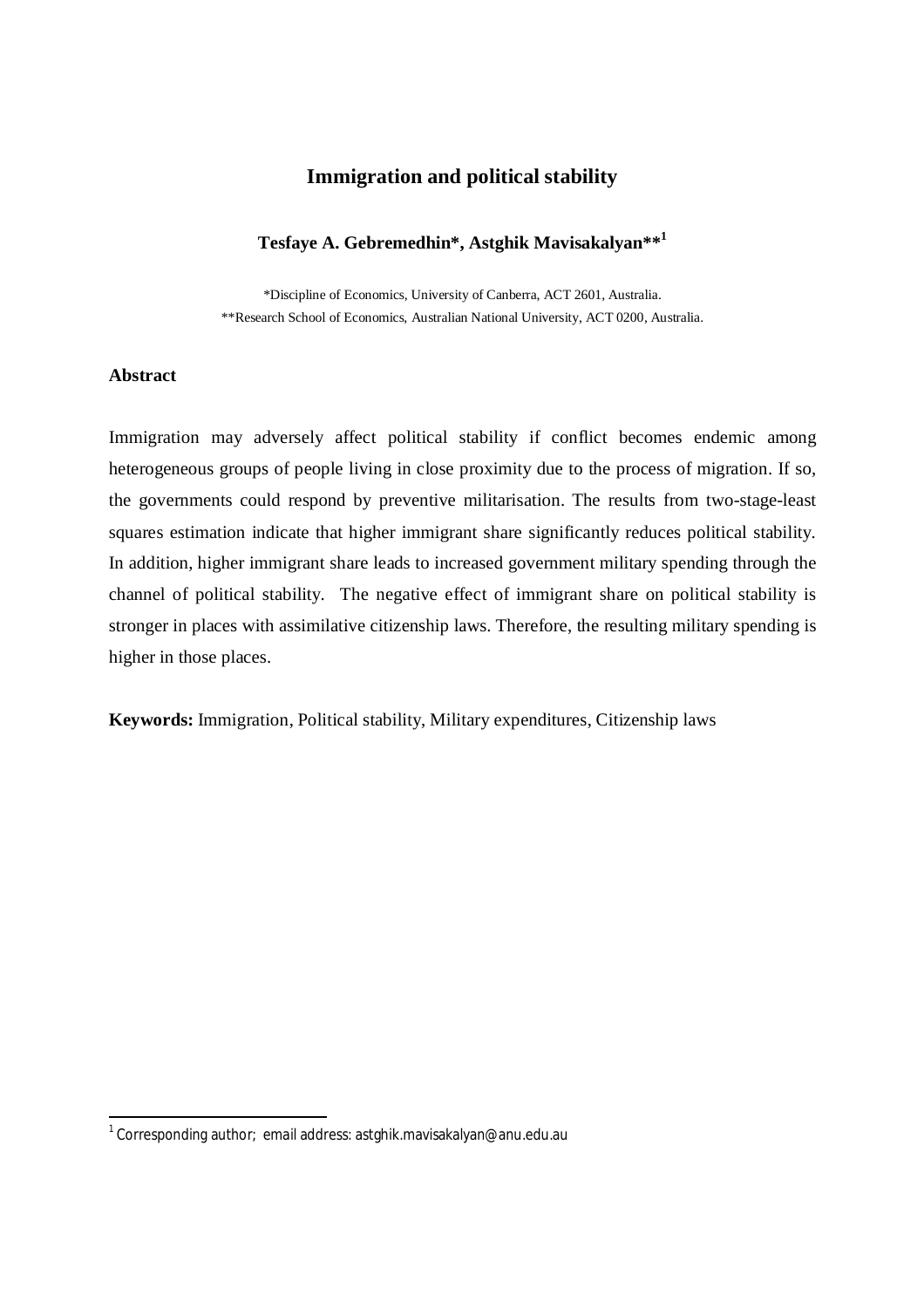#### **1. Introduction**

International migration has gained a renewed prominence in this era of globalization with the trend toward greater economic integration opening up new cross border opportunities for labor to exploit (Adamson, 2006). Between 1975 and 2005, for example, the share of immigrants in the OECD population increased from 4.5 per cent to 8.3 per cent (OECD, 2007). Concomitant with this rise in scale of global immigration, we have witnessed the subject of immigration take centre stage in discourses to understand the security dilemma of countries. In particular, immigration leads to ethnic and religious fractionalization, which may foment social strife and increase the likelihood of violent conflicts. Most previous works in the literature have examined the effect of fractionalization on conflict, economic growth and political stability of countries (see for instance De Soysa and Numayer (2008); Montalvo and Reynal-Querol (2005); and Alesina and Perotti (1996)). Despite a growing body of literature that examines fractionalization, the conditions under which the potential costs of immigration outweigh the benefits and the dynamics that lead a society to consider immigration as a threat are poorly understood. This study contributes to academic discourses on the topic by examining the effect of immigration on political stability.

If immigration has the potential to lead to social conflicts, then the natural security dilemma question to ask is how governments would deal with the problem. More importantly, the question of whether governments respond to security concerns (precipitated by immigration) with higher preventive militarisation is crucial. If social harmony is maintained through a heavy (preventive) militarisation, it may have an adverse implication on the provision of other public goods (such as education and infrastructure) in the economy (Alesina, Baqir and Easterly, 1999). However, there is mixed evidence in the literature on the role militarization plays in maintaining peace in highly fractionalised societies. De Soysa and Numayer (2008), for instance, do not attribute peace (in heterogeneous societies) to preventive militarisation while Blomberg (1996) ascribes some degree of political stability (and harmony) to increased defence spending. In light of this conflicting evidence, we examine whether immigrant receiving countries have a higher military build-up in anticipation of social friction.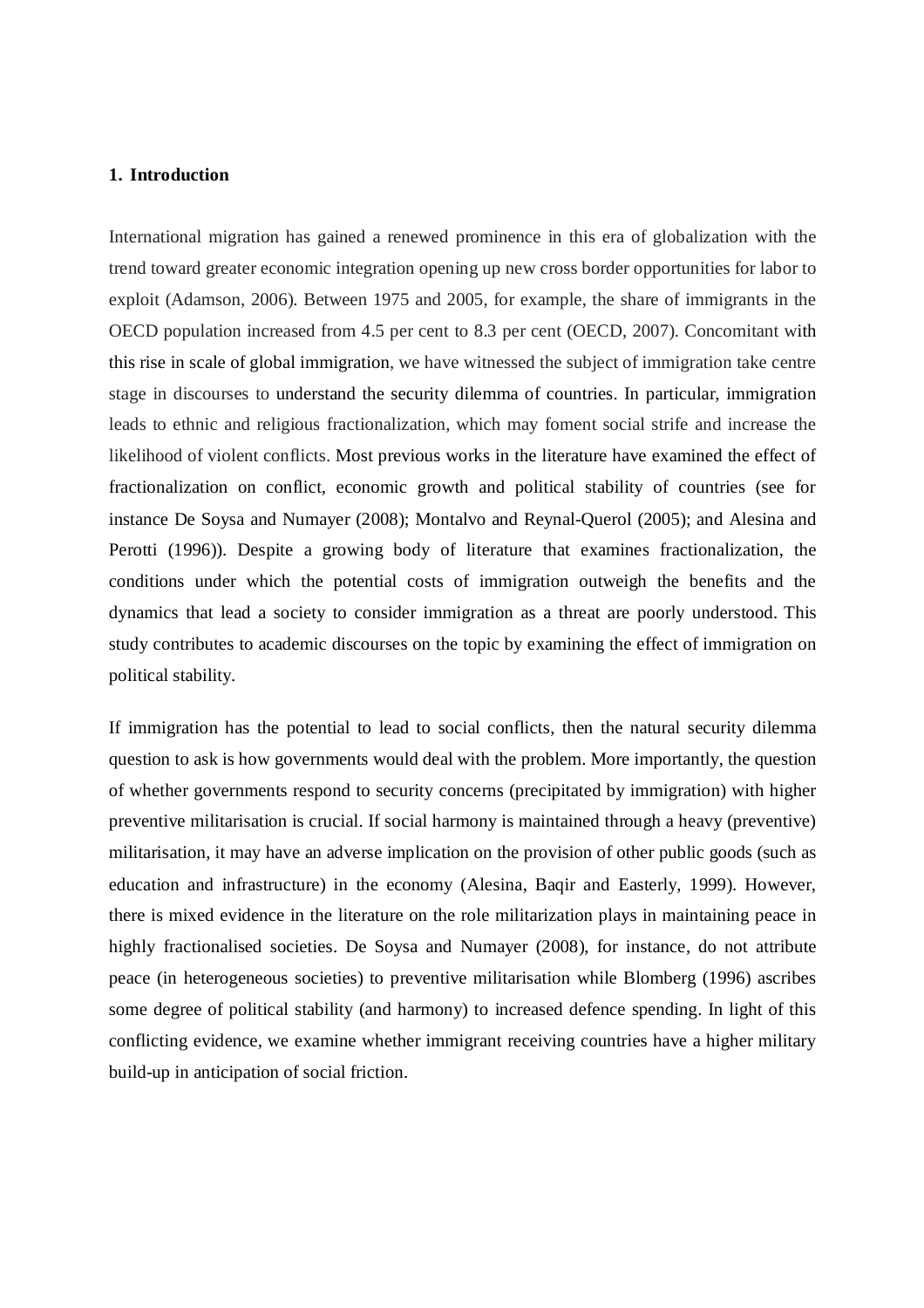Citizenship laws in place may intermediate the effect of immigration on political stability. In particular, it may be the case that countries that are successful in integrating immigrants through more assimilative policies do not face as much threat to political stability and therefore, do not require as much militarisation to maintain peace. On the other hand, increased influence of unintegrated but citizenship holding immigrants may increase the threat to stability. This paper also sheds light at these issues.

The various channels through which immigration may pose a security dilemma have been broadly discussed in the wider literature on security (see for instance Guild and Van Selm (2005) and Alexseev and Hofstetter (2006)). To begin with, international migration flows may project an image of weakness and cast doubt about the resolve and capacity of the state to maintain its territorial legitimacy (Weiner, 1992). After all, '…..everyday border control activities - checking travel documents, inspecting cargo and luggage, patrolling coastlines and airports, apprehending unauthorized entrants- are part of what gives the state an image of authority and power' (Andreas, 2003: p.110). The perception that the government is unable to secure its borders may heighten the security concern of the host population and lead them to regard competition for political power as necessary for their security and survival.<sup>2</sup>

Secondly, a demographic shift in favor of immigrants may adversely affect incumbents control over resources and make them economically vulnerable. Societies may also react unfavourably to immigration if immigrants are perceived to be a social or an economic burden. Immigration may impinge upon the capacity of the state to provide the public with adequate housing, education and transportation services, engendering local resentment and backlash against immigrants. Demleitner (1998: p.9), for instance, notes that '.......in the United States the dominant perception of immigrants as nonworking beneficiaries, or even abusers, of a generous welfare system' fuels anti-immigrant sentiments.

 2 This process may also increase the appeal of anti-immigrant political parties, who may undermine the stability of the regime. The recent resurgence of far-right political parties in national elections across Europe is a testament that electorates (even in countries with a history of tolerance towards immigrants such as Sweden) may turn to anti-immigrant parities.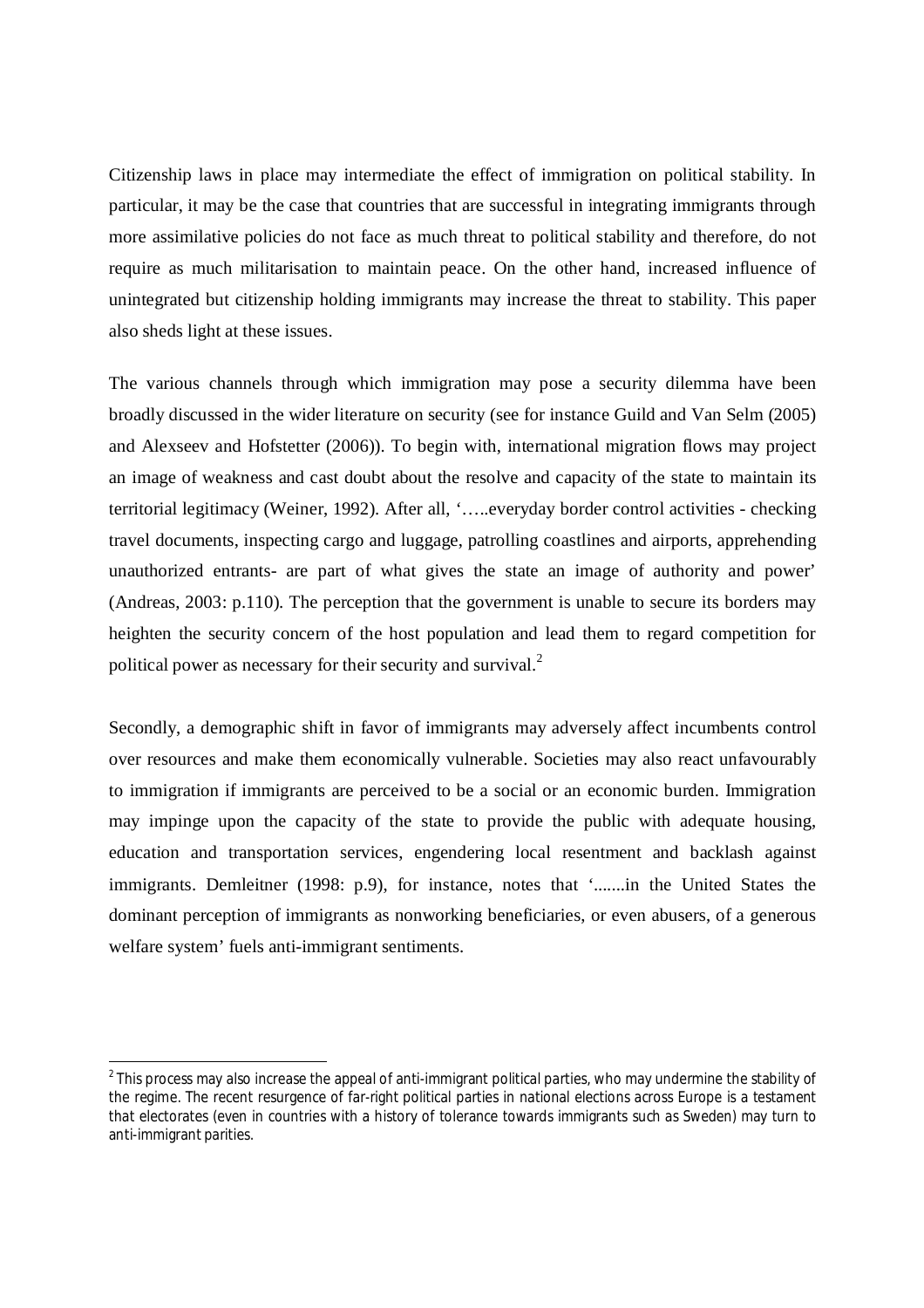Thirdly, immigrant receiving countries may find preserving their languages, values, norms and customs challenging in the face of immigration. European security discourses, for example, regularly feature discussions about the threat to European culture coming from the influx of Muslim immigrants who are unwilling or incapable of integrating into the society. In response to this threat, countries are increasingly adopting stringent residency requirements that stipulate immigrants to study the local language, culture and history to be eligible for residency permit  $(Larsen, 2005).$ <sup>34</sup>

The security dilemma facing host nations becomes particularly strong when there is doubt about the long term consequences of immigrant activities and '*offensive*' posturing could be attributed to the intention of immigrants. According to Alexseev and Hofstetter (2006), immigrants' actions will be considered as '*offensive*' if they fail to return to their home country (and remain illegally) or bring over their families (and friends) to increase their stake on local resources and obtain greater political freedom. This is further compounded by doubt about the intention of the immigrant sending country, which may also be encouraging immigration to deliberately undermine the sovereignty of the receiving country. The immigration of ethnic Chinese to Russian Far East (RFE) over the past two decades, for instance, has been met with (strong) suspicion and apprehension that China's ulterior motive could be to reclaim lost Chinese territories (Alexseev and Hofstetter, 2006).

The conflict and security dilemma that may result from immigration could upset the social order and lead to political instability. Political instability is an important variable that has been widely shown to hamper economic growth (Alesina *et al*., 1992; Barro, 1991; 1996). Instability engenders uncertainty about future policies thereby discouraging investment and leading to capital flight. It also adversely affects the quantity and quality of labor available for production as the most skilled and educated workers in the economy flee to avoid persecution (in the wake of political upheaval) or leave in search of better economic opportunities (Fosu, 1992). Consequently, the level of output would decline and the economy would not be on an optimal

 3 This sentiment is epitomized by French president Sarkozy's recent remark that "….French nationality must be merited, and one must be able to show themselves worthy" (Los Angeles Times, 2010).

<sup>&</sup>lt;sup>4</sup> The impending prohibition of Burqas in France and the ban on the construction of minarets in Switzerland (presumably because they are symbols of Islamic power) are attempts to assert European values.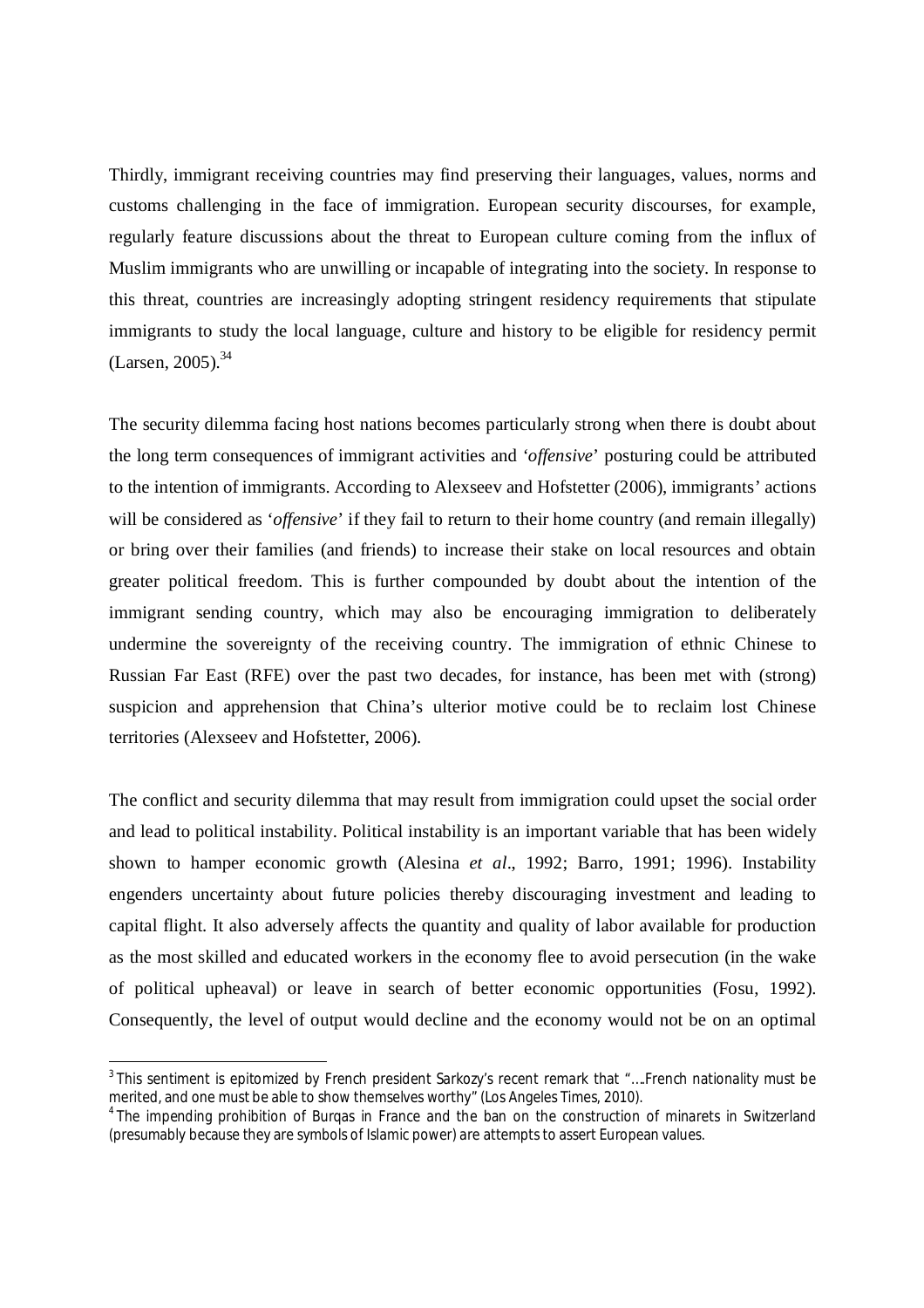growth trajectory. This underscores the importance of political stability and the need to investigate the channels through which different factors may upset the political balance.

The results of the study from two-stage-least squares (2SLS) estimations indicate that increase in the immigrant share of population reduces political stability. In addition, higher immigrant share leads to increased government military spending through the channel of political stability. The negative effect of immigrant share on political stability is stronger in places with assimilative citizenship laws. Therefore, the resulting military spending is higher in those places.

The remainder of the paper is organized as follows. The second section discusses the data and methodology used in the study. The third section presents the results. The last section concludes.

### **2. Data and methodology**

The objective of the study is to examine the effect of immigration on political stability and test if countries counteract the (perceived) security threat posed by immigration through preventive militarisation. To address these research questions, this paper uses a cross sectional data of 78 countries in year 2000.<sup>5</sup> A cross sectional data facilitates working with a larger and more diverse dataset of countries. The use of cross sectional data in this study is further warranted as the variables of interest, such as immigrant share of a country's population and military expenditure as share of GDP, do not change significantly over short periods of time.

An equation determining political stability is formulated as follows:

$$
Polstab_i = \alpha_1 + \alpha_2 \, \text{immig} \, r_i + \alpha_3 X_i + \alpha_4 \, \text{Mil}_i + \alpha_5 K_i + \varepsilon_i \tag{1}
$$

Where *i* is an index of countries;  $Polstab_i$  is a measure of political stability;  $Mil_i$  is the share of military expenditures in GDP; *immigr<sub>i</sub>* is share of overseas born population;  $X_i$  is a set of exogenous variables;  $K_i$  is an exogenous variable which determines political stability, but which

 5 The list of countries included in the study is given in the appendix.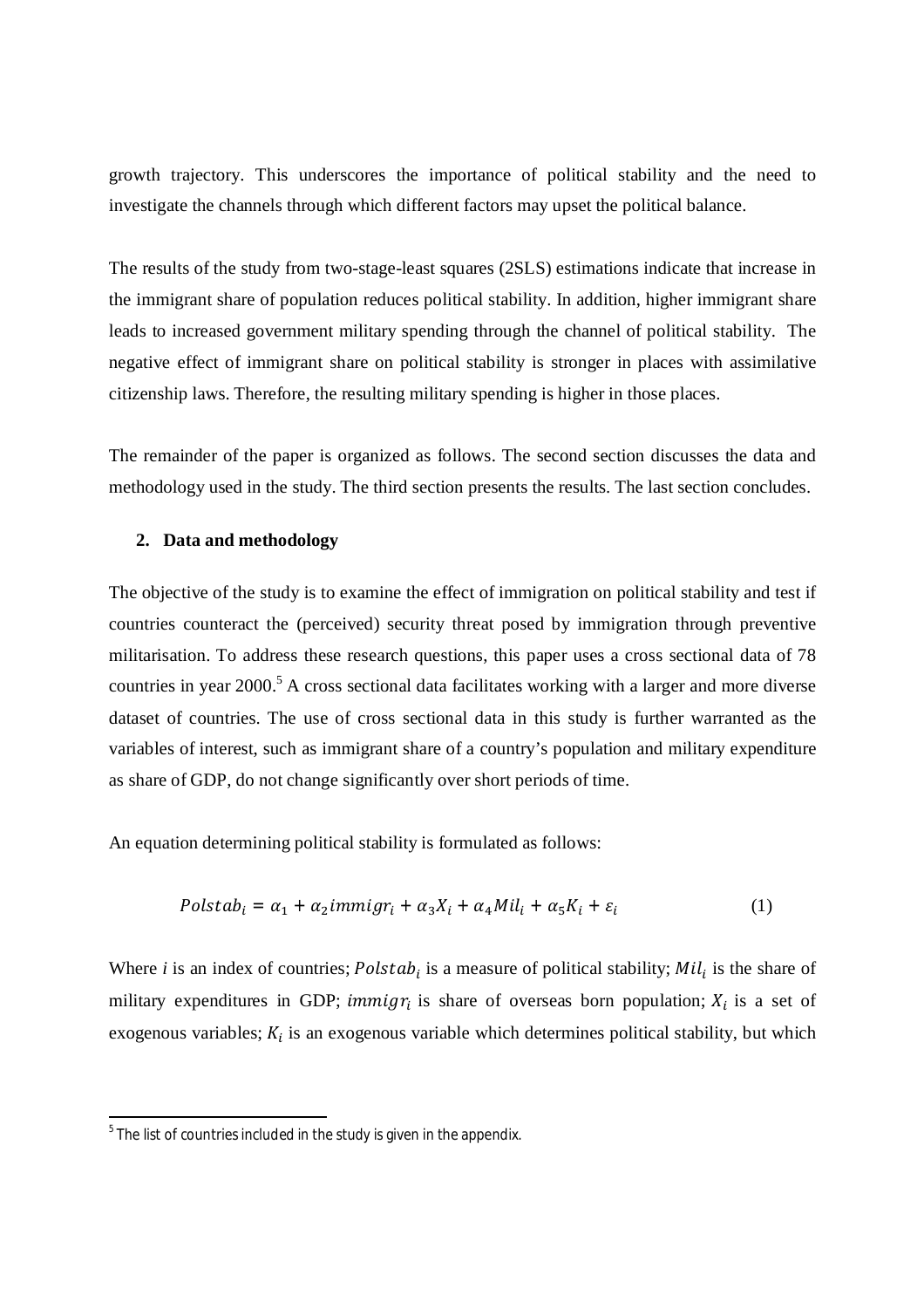does not affect military expenditures (years since last civil and last international wars);  $\varepsilon_i$  is an unobservable component with zero mean and finite variance.

The measure of Political stability ( $Polstab_i$ ) captures perception about the likelihood that the government will get destabilised or overthrown through unconstitutional means. The measure is taken from the World Bank, which has been producing indicators of governance (in six dimensions including political stability and absence of violence) for different countries.<sup>6</sup> The indicators are constructed using several individual variables measuring perceptions of governance obtained from a variety of sources including survey institutes, think tanks, nongovernmental organizations, and international organizations. These variables are allocated to the different dimensions of governance and an aggregate index constructed for each dimension following the *unobserved components model*. <sup>7</sup> Margins of error are also provided for each estimate reflecting the uncertainty involved in measuring (any aspect of) governance. However, Kaufman, Kraay and Mastruzzi (2007, p. 2) note that '…..despite these margins of error, our aggregate indicators are sufficiently informative that many cross country comparisons of governance can result in statistically (and practically) significant differences'. These indicators have been previously used in studying the link between economic growth and governance in Kaufmann *et al.* (2002), and the persistence of corruption and regulatory failures in Damania, Fredriksson and Mani (2003), among others.

The study controls for a host of exogenous variables considered important for political stability. One factor considered essential is the level of income or economic performance in a country. Low income or economic hardship, for example, may incite people to rebel against what might be considered as government ineptitude to improve the standard of living of its citizenry and lead to instability. Moreover, the likelihood that people quit their jobs and take part in subversive activities would be higher because the opportunity cost of not working is lower compared to societies where incomes are higher (Collier and Hoeffler, 2004). In our estimation, we control

 6 The six dimensions of governance considered are voice and accountability, political stability and absence of violence, government effectiveness, regulatory quality, rule of law, and control of corruption. These governance indicators were issued for 213 countries over the period 1996-2009 (World Bank, 2010).

 $^7$  See Kaufmann, Kraay and Mastruzzi (2010) for details of how the indicators are constructed.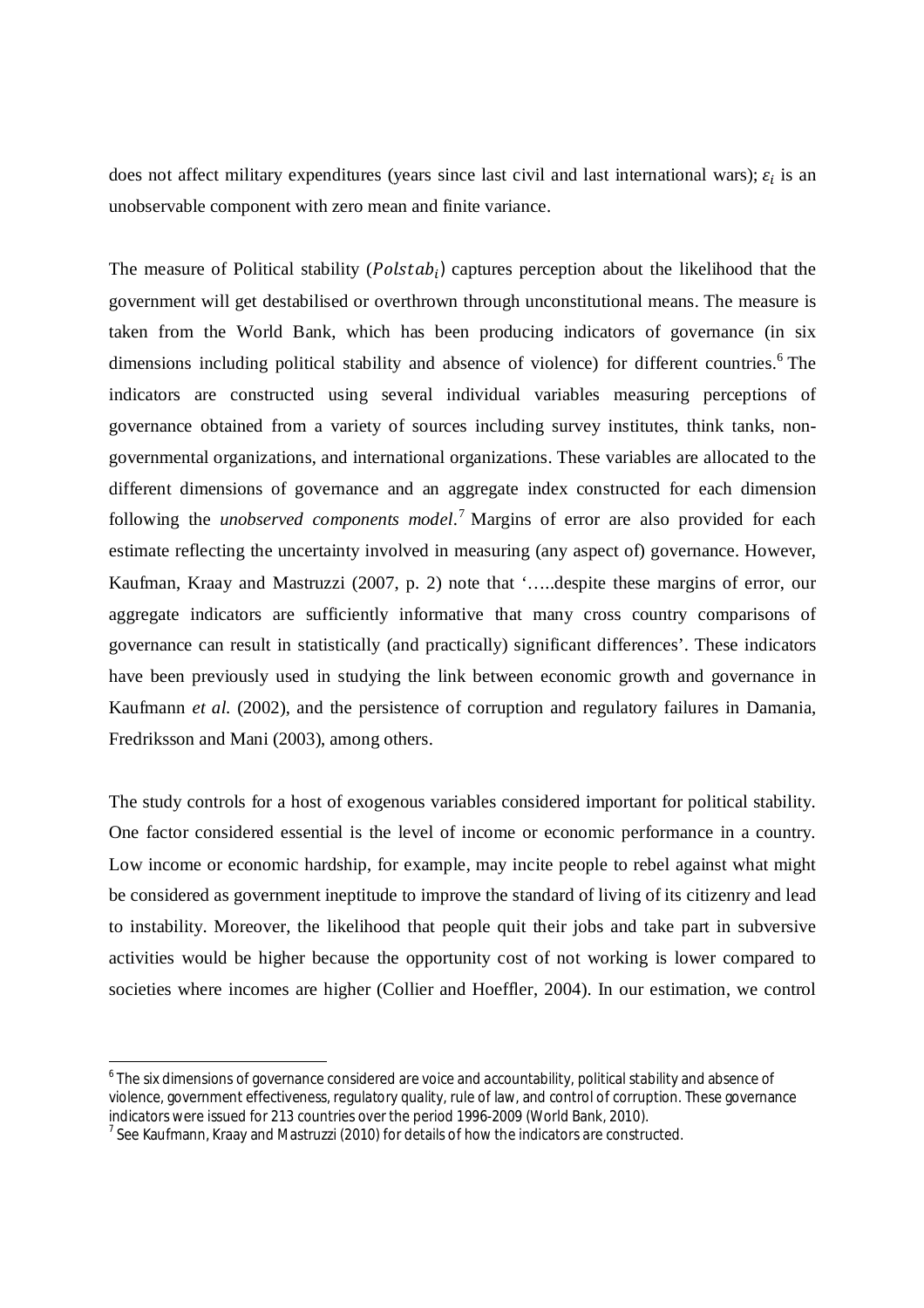for level of income using logarithm of GDP per capita. We also include the Human Development Index (HDI) in the regressions to capture the quality of life more broadly (UNDP, 2000).<sup>8</sup>

Societal inequality also has potential implications for political stability. High inequality may engender resentment on the part of disadvantaged groups and create social friction which could escalate to destabilize the regime. Gini coefficients are included in the regressions to control for inequality. Another variable whose link to political instability has been investigated in the literature is openness to trade. Openness would result in more stability if it brings prosperity and growth. Hegre *et al.* (2003), for example, find that trade promotes political stability in the long run. Collier and Hoeffler (2001), however, argue that trade could lead to conflict if a country's exports are principally composed of primary commodities. In our estimation, we include trade as a proportion of GDP as a measure of openness. In addition, we test if being a major oil exporter leads to instability by including a dummy for countries that generate more than one-third of their export revenue from oil.

Annette (2001) establishes that higher government consumption reduces political instability. The argument is that government consumption expenditure may be used to appease individuals (and/or groups) that are opposed to the regime thereby reducing the level of political risk. It may also be used to promote social harmony by placating and buying peace between conflicting groups in the society. We control for government consumption using government expenditure as a share of GDP. Public spending on health and education as a share of GDP are also included as regressors in the estimation.

Previous studies have also considered the degree of urbanization as a possible determinant of political stability, although consensus is lacking on the direction of causality. Annett (2000), for example, argues that urbanization may promote instability if the government is unable to satisfy the need for basic services in highly populated urban centers. But Collier and Hoeffler (2004) indicate that containing instability in an urbanized society would be easier than in a highly dispersed population (pointing to a negative association between the two variables). We control

 8 The HDI is a composite index that measures the average achievements in a country in three dimensions of human development- a long and health life ( measured by life expectancy at birth), knowledge ( adult literacy and the combined gross primary, secondary and tertiary enrolment ratio) and standard of living (GDP per capita) (UNDP, 2000).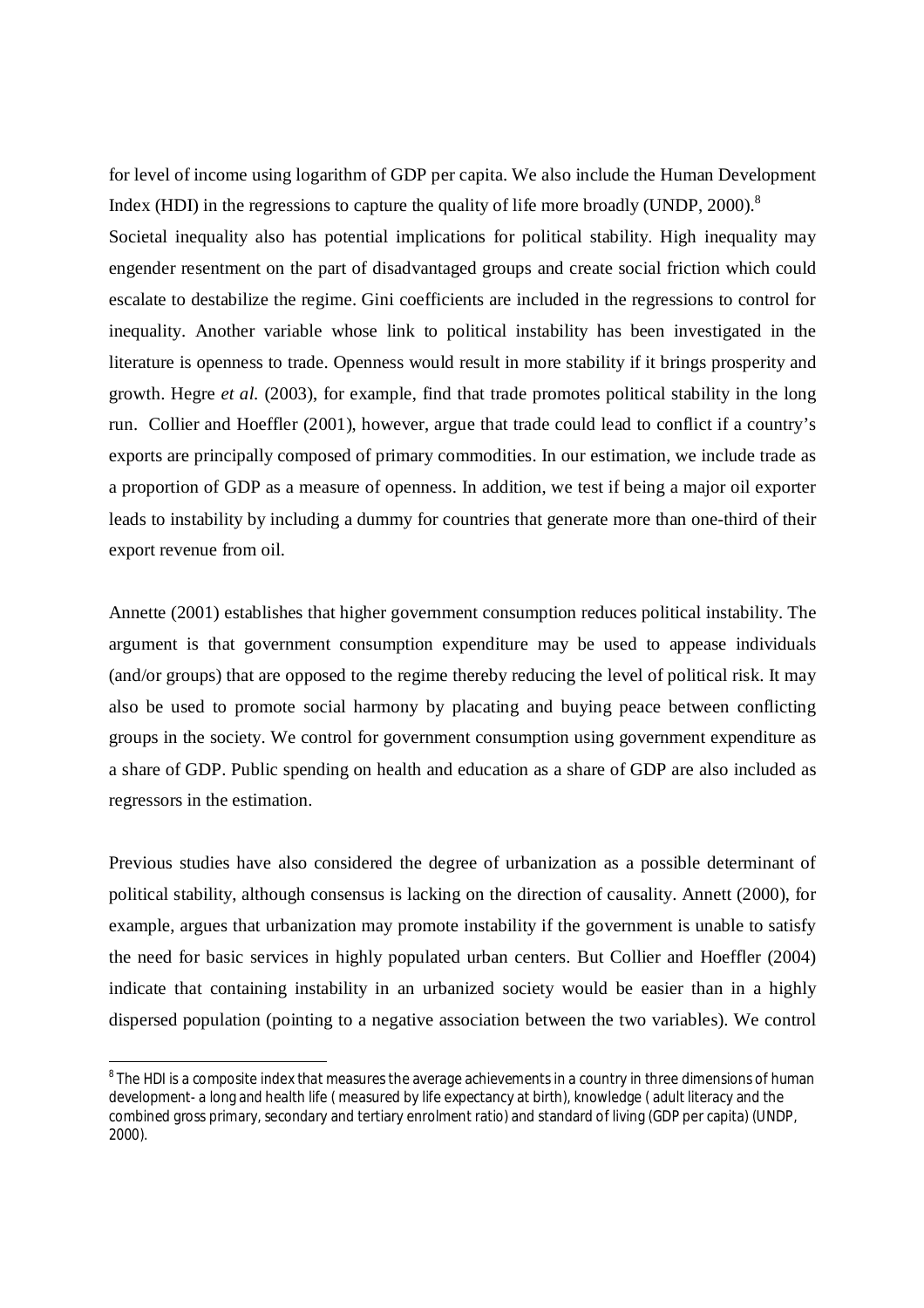for urbanization in the study using the urban share of population. Population size is also included to account for differences in country size, which may also have a bearing on stability through its implication on diversity and heterogeneity in a society. Population density is also added in the regressions to see if there is more tension in societies where the level of density is relatively higher.

We also control for internal and external security threats by taking into account the number of years that elapsed since the last civil and international wars (involving a country) ended. The likelihood that hostilities take longer to subside may lead to the resumption of civil and international wars opening the door for political instability. Moreover, civil and international wars may have a contagion effect in that they have the potential to destabilize (neighboring) countries which are not direct stake holders in the conflict.

The system of governance and other institutional arrangements may also have a bearing on political stability. To account for system of governance, we include a dummy variable that takes a value of 1 if a country has a parliamentary system. To capture historical differences in ideological adherence, dummies for countries communist past are added to the list of controls. A dummy for citizenship laws is also incorporated to check if countries with migrant assimilative (vis-à-vis differentialist) tendencies are less prone to instability. Following Dahlin and Hironaka (2008), citizenship laws are regarded as assimilative if the requirement for citizenship is that either parent must be a citizen (irrespective of the country of birth of the child) while differentialist laws stipulate that both parents be a citizen.<sup>9</sup> Finally, dummy variables for OECD membership status, Latin America, Sub-Saharan Africa, East Asia, North Africa and the Middle East and Israel and Jordan<sup>10</sup> are added to control for region specific characteristics of countries that may affect political stability.

The fundamental issue in estimating equation (1) is that there are potential problems of endogeneity with using immigrant share as a right hand side variable. First, estimates will be biased if the choice of country for immigration is non-random. Second, immigration may

-

 $^9$  The citizenship laws of the list of countries covered in the study is given in the appendix.

 $10$  The two countries appear very different in their immigrant share of population and political stability from the rest in the sample.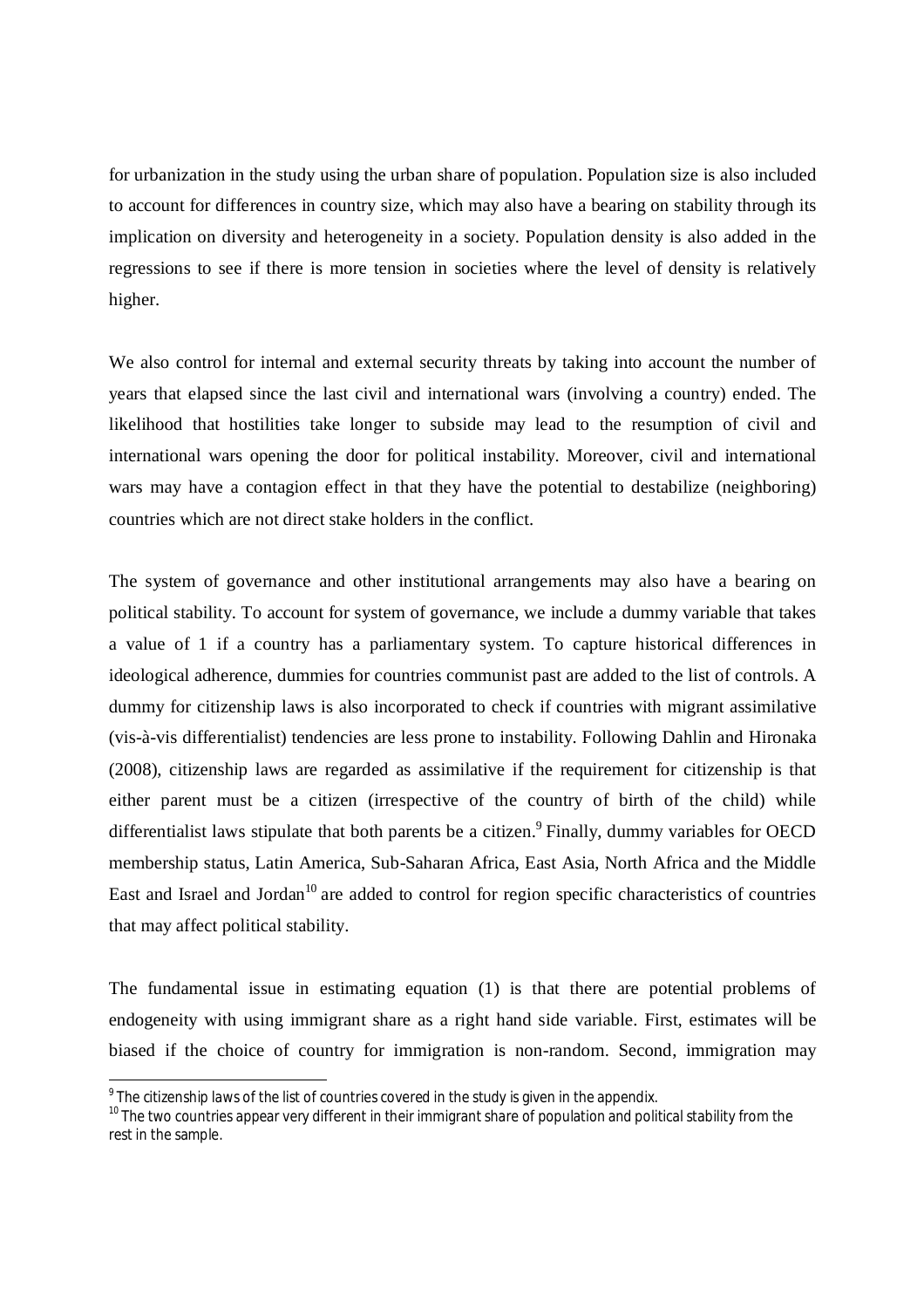correlate with several other variables, often uncaptured, that may affect the political stability. Third, there may be a substantial measurement error in the immigrant share because of, among other things, exclusion of illegal immigrants. As a result, a causal relationship cannot be attributed between immigrant share and political stability.

Due to problems of endogeneity potentially leading to bias in estimates, we use two stage least squares (2 SLS) as an estimation strategy. This requires the use of a good instrumental variable which is exogenous but highly correlated with immigrant share. This is accomplished in the study by borrowing an instrument from Mavisakalyan (2010:pp.4-5), where '….. the immigrant share is instrumented by first, estimating a variant of a gravity model, where bilateral immigrant shares are regressed on exogenous characteristics of countries. The fitted immigrant share values are then aggregated across partners to create an instrument for immigrant share'.<sup>11</sup> It would be more plausible to interpret the association between immigrant share and political stability as causal in the model estimated with the instrument.

After studying the effect of migration on political stability, its further effect on militarization (through the channel of political stability) is examined. As noted earlier, states may respond to the threat that the regime could be destabilized (and/or overthrown) through preventive militarization. This is studied by jointly estimating equation (1) with the following equation determining the share of military expenditures in GDP.

$$
Mil_i = \beta_1 + \beta_2 \, \text{immig} \, r_i + \beta_3 \, \text{Polstab}_i + \beta_4 X_i + \beta_5 L_i + \omega_i \tag{2}
$$

-

$$
\begin{array}{lll}\n\text{Migrant stock}_{ij} = 0.0328 \, \Delta \text{ (GDP/Capita)}_{ij} - 1.144 \, \text{log (Distance)}_{ij} + 0.722 \, \text{log(population)}_{ij} \\
& (0.001) & (0.025) & (0.012) \\
& + 1.164 \, \text{ComLanguage}_{ij} + 1.763 \, \text{ComBorder}_{ij} - 0.1243 \, \text{log(Area}_i \, \text{Area}_j) - 6.346 \\
& (0.049) & (0.128) & (0.007) & (0.250)\n\end{array}
$$

*Robust standard errors are in parentheses. IV generated by summing the fitted values across bilateral partners j.*

 $11$  The variant of the gravity model estimated to generate the instrumental variable models the bilateral migrant stock between countries *i* and *j*. The estimated coefficients are as follows: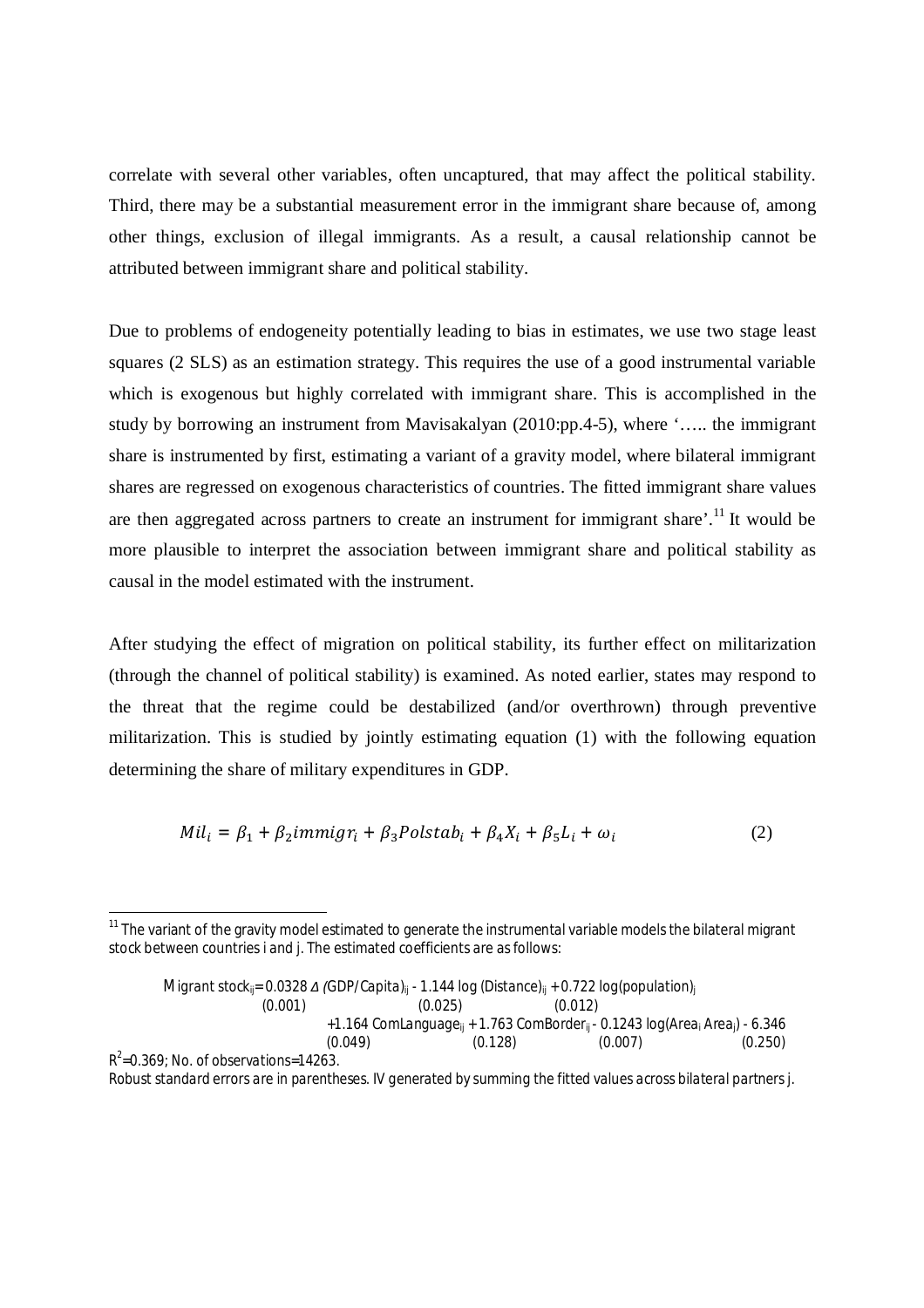$i$  is an index of countries;  $\liminf_{t \to i} f_i$  is included in the regression to allow for the possibility that immigration may affect militarisation through other channels independent of its effect through political stability. The list of exogenous controls includes  $X_i$  as in (1) above but excludes  $K_i$ (years since last civil and last international wars) which is assumed to determine political stability but not military spending.  $L_i$  denotes an exogenous variable which determines military spending, but does not affect political stability. Military personnel as share of total labor force and arms imports relative to total imports are used to capture it.  $\omega_i$  is an unobservable component with zero mean and finite variance.

The coefficients of interest are  $\alpha_2$  in equation (1) and  $\beta_3$  in equation (2). The product of the two indicates the effect of immigrant share on military spending operating through the channel of political stability.

As in the case of equation (1), estimating equation (2) is problematic because military spending and political stability may be jointly determined by unobserved factors. To overcome this problem, we use three stage least squares (3SLS) to jointly estimate the two equations, with the variables number of years elapsed since last civil and international wars used as instruments for political stability. 3SLS treats all of the exogenous variables in the system of equations as instruments for the endogenous variables. In addition, 3SLS allows for cross-equation covariance in the error terms, generating efficiency gains.

A descriptive statistics of the list of variables used in the study (along with the sources from which they are taken from) is presented in table 1 below. Most variables are obtained from standard sources widely used in macro-level studies (such as Heston *et al.*, 2006; UNESCO, 2007). In other cases, datasets compiled by other researchers and used in published papers are used (such as Barro, 2007; Rose and Spiegel, 2009). The summary statistics provided in the table shows that the average index of political stability for the sample is 0.07. Burundi and Colombia, with an index of -2.22 and -1.9 respectively, are ranked as the least stable countries while Finland and Switzerland, with an index of 1.46 and 1.48 respectively, are the most stable. The average proportion of overseas born population (i.e. immigrant share) stands at around 6 per cent for the sample. The smallest proportion is in Peru (0.2%) and Colombia (0.3%) while Jordan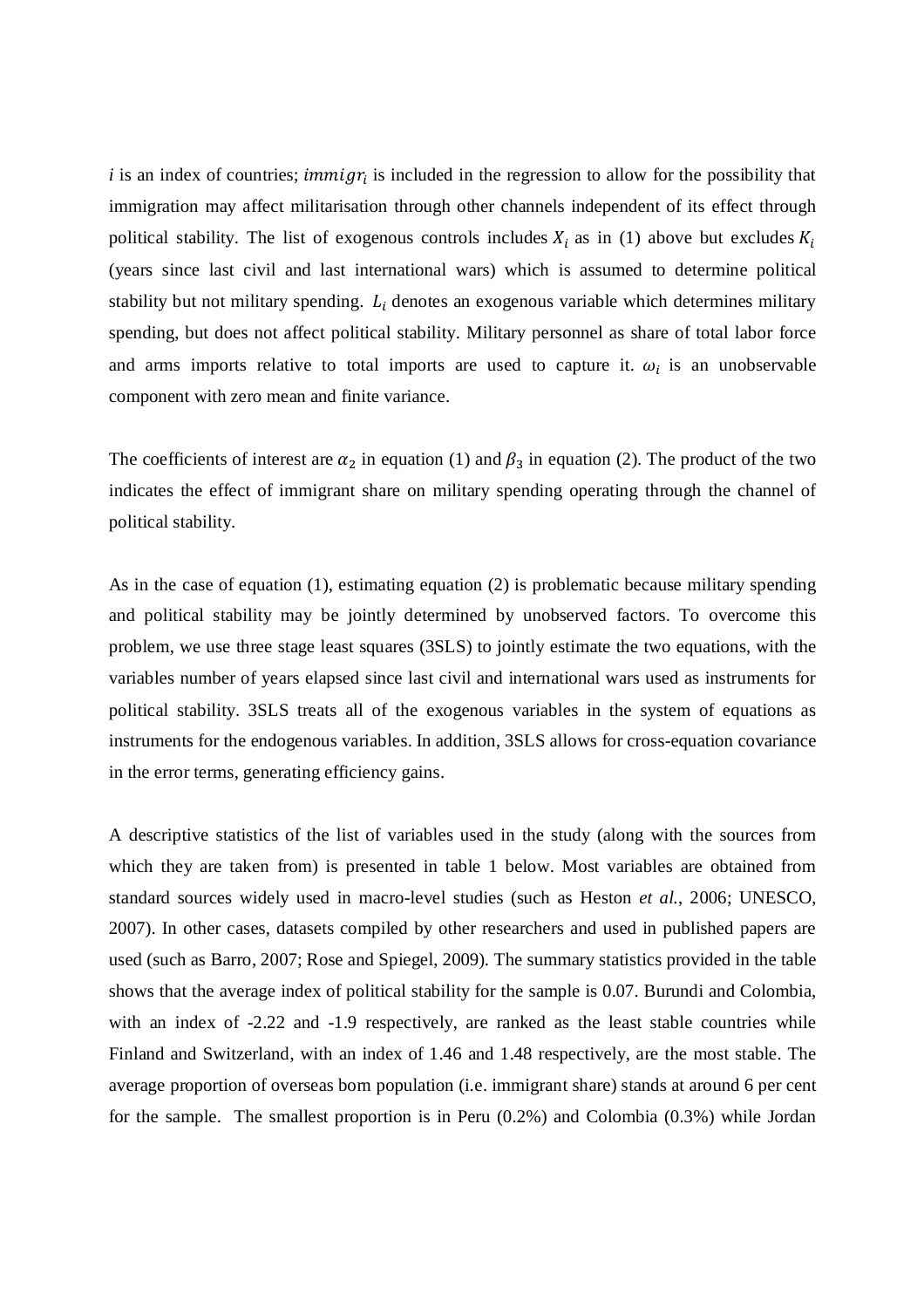(39.1%) and Israel (37.1%) have the highest proportion. Similarly, military expenditure (as a share of GDP) is highest in Jordan (9%) and Israel (8.2%) whereas Mauritius (0.2%) and Moldova (0.4%) have the smallest share.

### **3. Results**

-

The results of estimation of equation (1) using 2SLS and OLS are presented in table 2 below.<sup>12</sup> It can be seen from the 2SLS models estimated that the coefficients on the variables of interest are statistically significant. Higher immigrant share, in particular, leads to a reduction in political stability. Immigration could lead to social conflict and political instability for a number of reasons noted earlier. Contrary to our expectation, higher military expenditure (as a share of GDP) is associated with less political stability. One possibility is that militarization may send the wrong signal and agitate some groups to engage in subversive activities. Political stability is also lower in highly populated and more dense countries reflecting the heterogeneity that comes with larger size and the (array of) socioeconomic challenges that may confront the government in societies where density is high. The longer the number of years that elapsed since the conclusion of a civil war, the more stable a country would be. This is also consistent with *a priori* expectations as the probability of war restarting would diminish with the number of years that pass. Higher government expenditure is also shown to improve stability. This is consistent with the findings of Annett (2001) that government expenditure could be used to appease opposition to the regime. Among the regional dummies included, being an OECD member country was significantly associated with more stability while belonging to the Latin American continent led to lower stability. Latin America has been one of the least politically stable continents with 20 coups d'etats, 451 political assassinations, 217 riots, and 113 crises between 1971 and 2000 (Blanco and Grier, 2009).

It is apparent from the coefficients in table 2 that the impact of immigrant share on political stability is underestimated when endogeneity is not taken into account. The 2SLS coefficients are

 $12$  Various robustness tests to check the sensitivity of these results to the choice of the sample have been completed by the authors. The results were preserved throughout.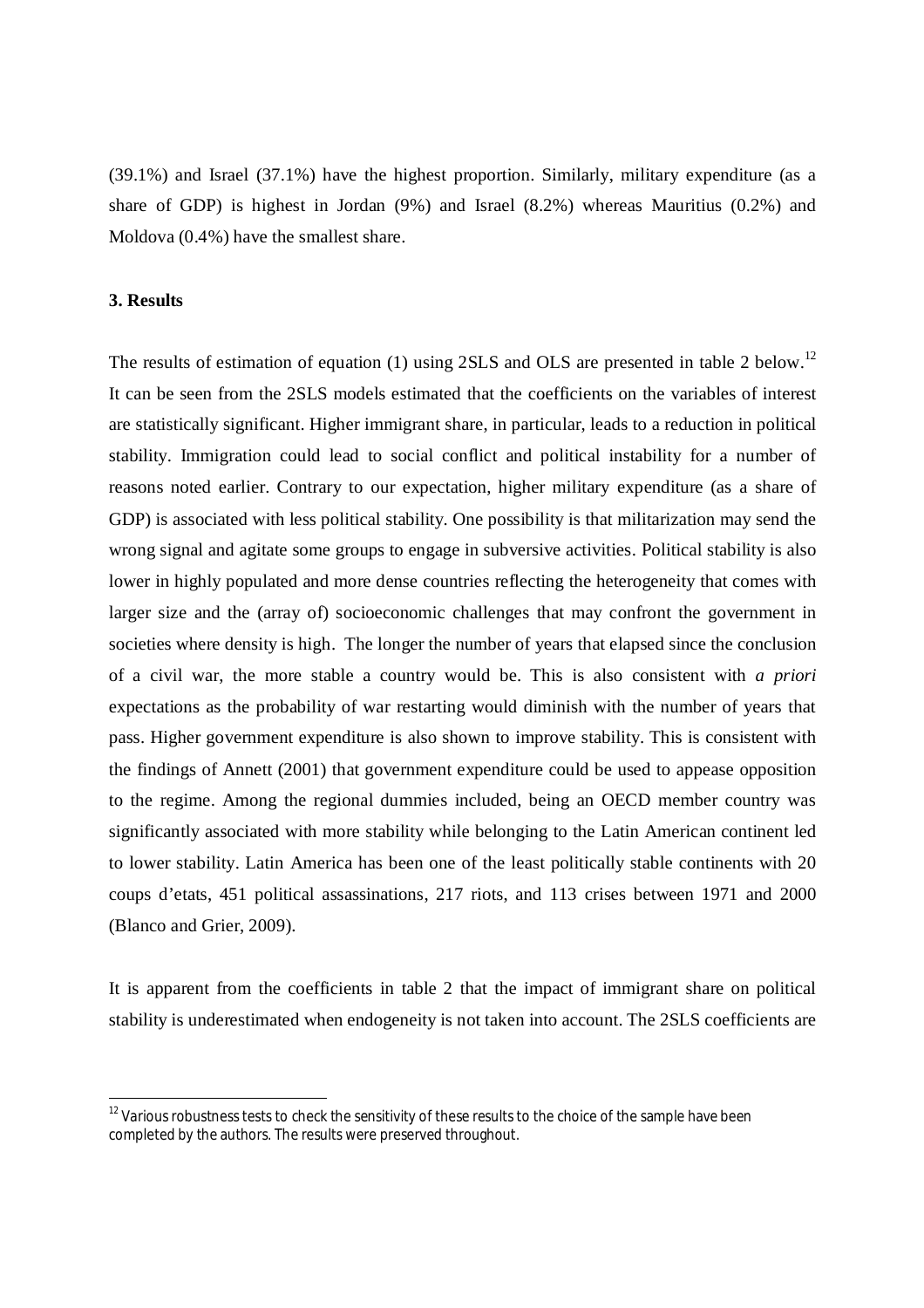## Table 1: Descriptive statistics

| World bank<br>0.07<br>0.88<br>$-2.22$<br>1.48<br>United Nations (2007b)<br>5.94<br>7.66<br>0.2<br>39.1<br>1.60<br>0.2<br>9<br>World Bank (2004)<br>2.22<br>World Bank (2004)<br>1.67<br>4.42<br>1.34<br>10.11<br>7.8<br>World Bank (2004)<br>3.89<br>1.79<br>0.9<br>8.69<br>1.17<br>10.44<br>Heston, Summers, and Aten (2006)<br>6.24<br>8.93<br>8.21<br>53.81<br>21.62<br>3.85<br>6.42<br>25.73<br>$-0.04$<br>0.26<br>0.44<br>$\boldsymbol{0}$<br>1<br>0.35<br>0.14<br>$\mathbf{0}$<br>0.23<br>0.42<br>$\mathbf{0}$<br>0.35<br>0.14<br>$\mathbf{0}$<br>0.06<br>0.25<br>$\mathbf{0}$<br>1<br>Rose and Spiegel (2009)<br>10.03<br>70<br>39.99<br>21.7<br>1.30<br>UNESCO (2007), World Bank (2007), World Bank (2004)<br>16.55<br>13.98<br>20.73<br>1.39<br>6.81<br>Heston, Summers, and Aten (2006), Rose and Spiegel (2009)<br>4.04<br>0.51<br>Rose and Spiegel (2009), UNESCO (2007), United<br>Nations (2007a)<br>56.11<br>22.15<br>9.0<br>97.1<br>0.21<br>0.41<br>Barro (2007)<br>$\boldsymbol{0}$<br>1<br>Rose and Spiegel (2009)<br>81.29<br>40.48<br>20.18<br>228.88<br>0.50<br>Enikolopov and Zhuravskaya (2007)<br>0.44<br>$\overline{0}$<br>Dahlin and Hironaka (2008)<br>0.5<br>$\boldsymbol{0}$<br>0.5<br>$\mathbf{1}$<br>0.16<br>$\boldsymbol{0}$<br>0.03 | Variable                         | Source | Mean | Std. dev. | Min | Max |
|-----------------------------------------------------------------------------------------------------------------------------------------------------------------------------------------------------------------------------------------------------------------------------------------------------------------------------------------------------------------------------------------------------------------------------------------------------------------------------------------------------------------------------------------------------------------------------------------------------------------------------------------------------------------------------------------------------------------------------------------------------------------------------------------------------------------------------------------------------------------------------------------------------------------------------------------------------------------------------------------------------------------------------------------------------------------------------------------------------------------------------------------------------------------------------------------------------------------------------------------------------------------------|----------------------------------|--------|------|-----------|-----|-----|
|                                                                                                                                                                                                                                                                                                                                                                                                                                                                                                                                                                                                                                                                                                                                                                                                                                                                                                                                                                                                                                                                                                                                                                                                                                                                       | <b>Political Stability</b>       |        |      |           |     |     |
|                                                                                                                                                                                                                                                                                                                                                                                                                                                                                                                                                                                                                                                                                                                                                                                                                                                                                                                                                                                                                                                                                                                                                                                                                                                                       | Immigrant share of population    |        |      |           |     |     |
|                                                                                                                                                                                                                                                                                                                                                                                                                                                                                                                                                                                                                                                                                                                                                                                                                                                                                                                                                                                                                                                                                                                                                                                                                                                                       | Military expenditure/GDP         |        |      |           |     |     |
|                                                                                                                                                                                                                                                                                                                                                                                                                                                                                                                                                                                                                                                                                                                                                                                                                                                                                                                                                                                                                                                                                                                                                                                                                                                                       | Public education Expenditure/GDP |        |      |           |     |     |
|                                                                                                                                                                                                                                                                                                                                                                                                                                                                                                                                                                                                                                                                                                                                                                                                                                                                                                                                                                                                                                                                                                                                                                                                                                                                       | Public health expenditure/ GDP   |        |      |           |     |     |
|                                                                                                                                                                                                                                                                                                                                                                                                                                                                                                                                                                                                                                                                                                                                                                                                                                                                                                                                                                                                                                                                                                                                                                                                                                                                       | Log of GDP per capita            |        |      |           |     |     |
|                                                                                                                                                                                                                                                                                                                                                                                                                                                                                                                                                                                                                                                                                                                                                                                                                                                                                                                                                                                                                                                                                                                                                                                                                                                                       | Government expenditure/GDP       |        |      |           |     |     |
|                                                                                                                                                                                                                                                                                                                                                                                                                                                                                                                                                                                                                                                                                                                                                                                                                                                                                                                                                                                                                                                                                                                                                                                                                                                                       | Aid                              |        |      |           |     |     |
|                                                                                                                                                                                                                                                                                                                                                                                                                                                                                                                                                                                                                                                                                                                                                                                                                                                                                                                                                                                                                                                                                                                                                                                                                                                                       | <b>OECD</b>                      |        |      |           |     |     |
|                                                                                                                                                                                                                                                                                                                                                                                                                                                                                                                                                                                                                                                                                                                                                                                                                                                                                                                                                                                                                                                                                                                                                                                                                                                                       | Latin America                    |        |      |           |     |     |
|                                                                                                                                                                                                                                                                                                                                                                                                                                                                                                                                                                                                                                                                                                                                                                                                                                                                                                                                                                                                                                                                                                                                                                                                                                                                       | Sub-Saharan Africa               |        |      |           |     |     |
|                                                                                                                                                                                                                                                                                                                                                                                                                                                                                                                                                                                                                                                                                                                                                                                                                                                                                                                                                                                                                                                                                                                                                                                                                                                                       | Asia (Excluding Japan)           |        |      |           |     |     |
|                                                                                                                                                                                                                                                                                                                                                                                                                                                                                                                                                                                                                                                                                                                                                                                                                                                                                                                                                                                                                                                                                                                                                                                                                                                                       | North Africa & Middle east       |        |      |           |     |     |
|                                                                                                                                                                                                                                                                                                                                                                                                                                                                                                                                                                                                                                                                                                                                                                                                                                                                                                                                                                                                                                                                                                                                                                                                                                                                       | Gini                             |        |      |           |     |     |
|                                                                                                                                                                                                                                                                                                                                                                                                                                                                                                                                                                                                                                                                                                                                                                                                                                                                                                                                                                                                                                                                                                                                                                                                                                                                       | Population                       |        |      |           |     |     |
|                                                                                                                                                                                                                                                                                                                                                                                                                                                                                                                                                                                                                                                                                                                                                                                                                                                                                                                                                                                                                                                                                                                                                                                                                                                                       | Density                          |        |      |           |     |     |
|                                                                                                                                                                                                                                                                                                                                                                                                                                                                                                                                                                                                                                                                                                                                                                                                                                                                                                                                                                                                                                                                                                                                                                                                                                                                       |                                  |        |      |           |     |     |
|                                                                                                                                                                                                                                                                                                                                                                                                                                                                                                                                                                                                                                                                                                                                                                                                                                                                                                                                                                                                                                                                                                                                                                                                                                                                       | Urban                            |        |      |           |     |     |
|                                                                                                                                                                                                                                                                                                                                                                                                                                                                                                                                                                                                                                                                                                                                                                                                                                                                                                                                                                                                                                                                                                                                                                                                                                                                       | Communist                        |        |      |           |     |     |
|                                                                                                                                                                                                                                                                                                                                                                                                                                                                                                                                                                                                                                                                                                                                                                                                                                                                                                                                                                                                                                                                                                                                                                                                                                                                       | <b>Openness</b>                  |        |      |           |     |     |
|                                                                                                                                                                                                                                                                                                                                                                                                                                                                                                                                                                                                                                                                                                                                                                                                                                                                                                                                                                                                                                                                                                                                                                                                                                                                       | System of government             |        |      |           |     |     |
|                                                                                                                                                                                                                                                                                                                                                                                                                                                                                                                                                                                                                                                                                                                                                                                                                                                                                                                                                                                                                                                                                                                                                                                                                                                                       | Citizenship conferral            |        |      |           |     |     |
|                                                                                                                                                                                                                                                                                                                                                                                                                                                                                                                                                                                                                                                                                                                                                                                                                                                                                                                                                                                                                                                                                                                                                                                                                                                                       | Oil                              |        |      |           |     |     |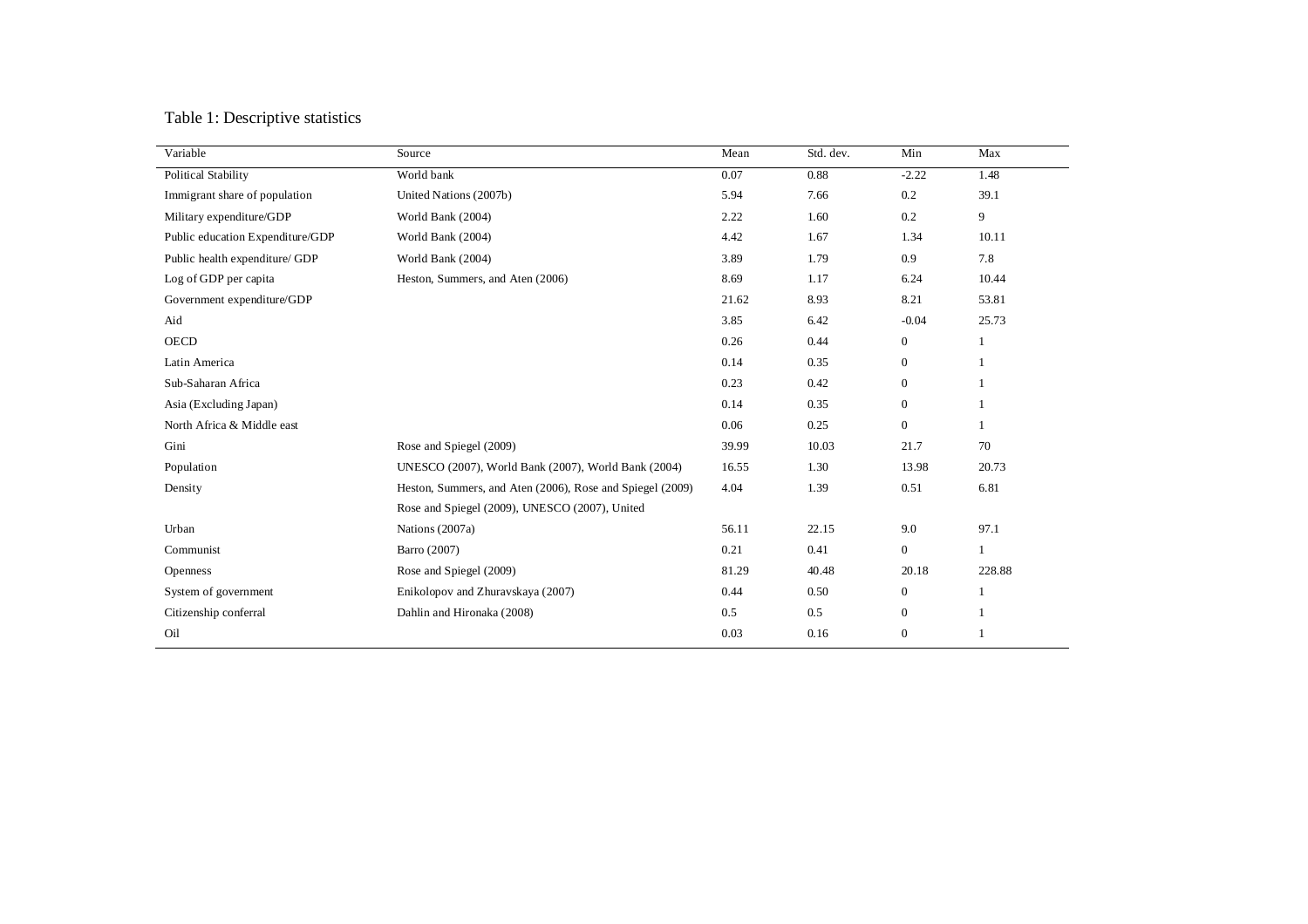more significant (statistically) and more than two times as large in magnitude compared to the OLS coefficients (in column 5). This points to the relative importance of measurement error in immigrant share variable over the other sources of endogeneity. The instrument used to control for endogeneity in the first 2SLS model is the predicted immigrant share estimated from the gravity model. The validity of the instrument needs to be duly checked since weak instruments would lead to misleading statistical inferences. As can be seen from the second column, the immigrant share instrument is positively and highly significantly associated with the actual immigrant share.

A valid instrument has to also satisfy the exogeneity condition that it should not be correlated with the residuals in the structural equation. However, the exogeneity of the instrument cannot be tested in the first 2SLS model estimated because there are no overidentifying restrictions as the model is just-identified. The second 2SLS model estimated uses an additional variable, the amount of arable land available for farming (per capita), to instrument for immigrant share (in addition to the first instrument used previously). The results from the first stage regression indicate that both instruments significantly affect immigrant share (significant at the 1 per cent level of significance). Moreover, the F-test conducted to test the strength of the instruments rejects the null hypothesis that the parameters on both instruments are zero.<sup>13</sup> In this case, we can also test the overidentifying restriction because there are more instrumental variables than endogenous variables. Our model also passes the overidentification restriction test as we fail to reject the null that all instruments are uncorrelated with the error term in the structural model.<sup>14</sup>

In the last column, table 2 reports OLS results with the migrant share disaggregated into proportion who share the same language with the host country and proportion who don't share the same language.<sup>15</sup> This result will give an indication whether migration from culturally distant countries is more significant for social strife and instability compared to migration from culturally similar countries. The OLS coefficient shows that migration from culturally distant

-

 $^{13}$  The partial F-statistic is 13.86, significant at the 1 per cent level of significance.

<sup>&</sup>lt;sup>14</sup> The Sargan statistic is 0.116, statistically insignificant (p-value of 0.734).

 $15$  We also run 2SLS estimations instrumenting for migrant proportion who share the same and different languages using the two instrumental variables used above. However, the first stage regressions showed the instruments to be weak yielding this exercise inconclusive.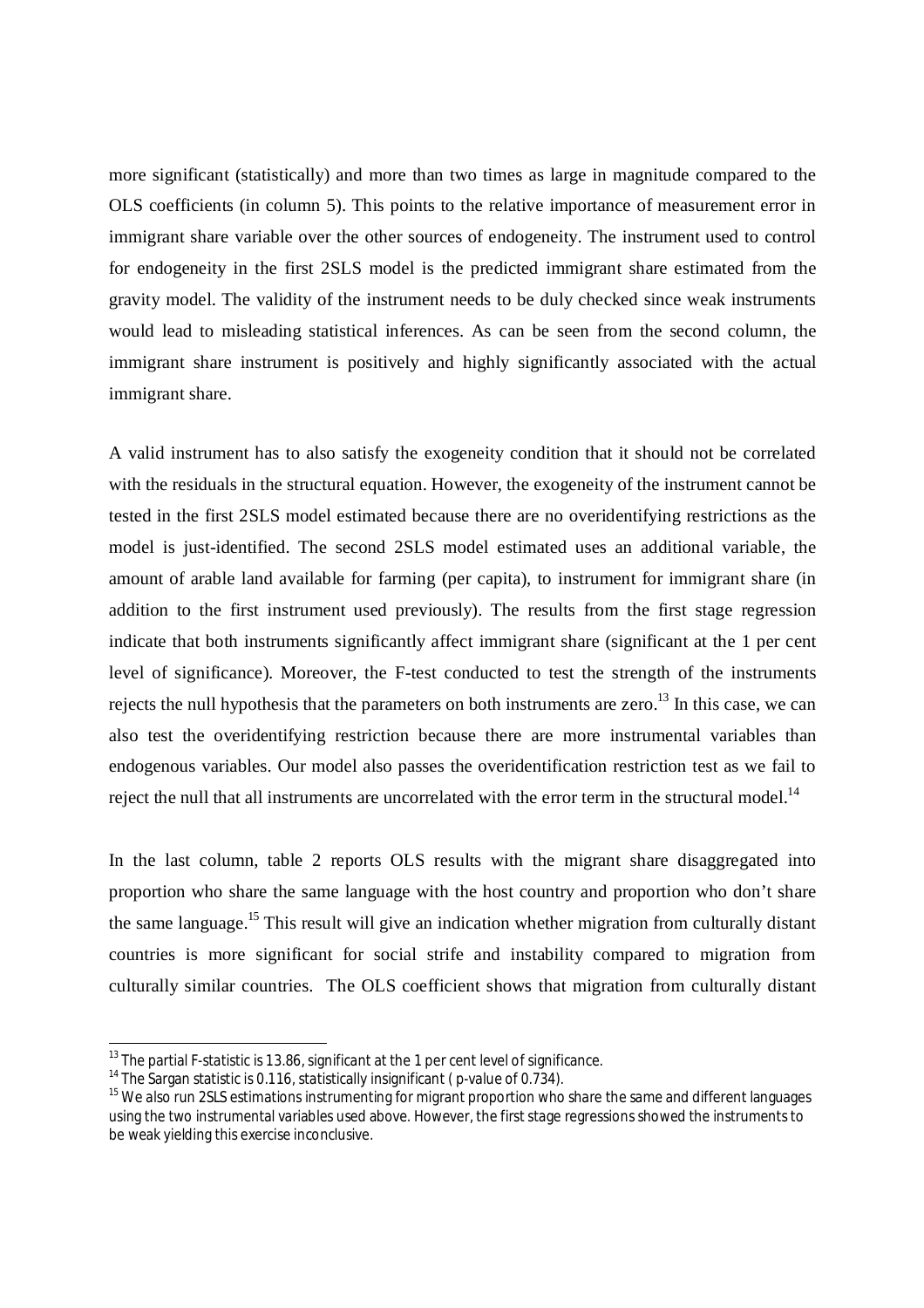countries reduces political stability (significant at the 10 per cent level of significance). This result merits further investigation.

The third and fourth columns of table 3 report the results of the joint estimation of equations (1) and (2) using 3SLS. The negative signs on the coefficient on immigrant share in equation (1) and on the coefficient on political stability in equation (2) suggest that, as hypothesized, an increase in immigrant share leads to an increase in military spending through adversely affecting political stability. However, the results do not indicate that migrant share has a significant effect on militarization independent of its effect on political instability. In so far as migration affects political stability of countries, it leads to higher military spending.

The results reported in the last two columns of the table that include an interaction term of immigrant share and citizenship laws. They indicate that the destabilizing effect of immigrant share of population is stronger in places with assimilative citizenship laws and the resulting increase in militarization is larger in those places.

|                                         | 2SLS        |              | 2SLS               |              | <b>OLS</b>  | <b>OLS</b>           |  |
|-----------------------------------------|-------------|--------------|--------------------|--------------|-------------|----------------------|--|
|                                         | First stage | Second stage | <b>First Stage</b> | Second stage |             |                      |  |
| Dependent variable                      | Immigrant   | Political    | Immigrant          | Political    | Political   | Political            |  |
|                                         | share       | stability    | share              | stability    | stability   | stability            |  |
| Immigrant share                         |             | $-0.065**$   |                    | $-0.057***$  | $-0.026*$   |                      |  |
|                                         |             | (0.031)      |                    | (0.021)      | (0.015)     |                      |  |
| Immigrant share                         |             |              |                    |              |             | $-0.021$             |  |
| (same language)                         |             |              |                    |              |             | (0.028)              |  |
|                                         |             |              |                    |              |             |                      |  |
| Immigrant share<br>(different language) |             |              |                    |              |             | $-0.032*$<br>(0.016) |  |
|                                         |             |              |                    |              |             |                      |  |
| Military expenditure                    | $-0.395$    | $-0.237***$  | $-0.244$           | $-0.234***$  | $-0.222***$ | $-0.216***$          |  |
|                                         | (0.433)     | (0.045)      | (0.387)            | (0.043)      | (0.050)     | (0.050)              |  |
| Last civil war                          | $-0.046$    | $0.011***$   | $-0.046$           | $0.011***$   | $0.013***$  | $0.012***$           |  |
|                                         | (0.032)     | (0.004)      | (0.029)            | (0.003)      | (0.004)     | (0.004)              |  |
| Last international war                  | $-0.058*$   | $-0.007**$   | $-0.034$           | $-0.007**$   | $-0.006$    | $-0.006$             |  |
|                                         | (0.032)     | (0.003)      | (0.029)            | (0.003)      | (0.004)     | (0.004)              |  |
|                                         |             |              |                    |              |             |                      |  |
| Population                              | $-0.214$    | $-0.105*$    | $-0.203$           | $-0.100*$    | $-0.083$    | $-0.093$             |  |
|                                         | (0.555)     | (0.057)      | (0.494)            | (0.054)      | (0.063)     | (0.063)              |  |
| Density                                 | $-1.905***$ | $-0.096*$    | $-0.573$           | $-0.089*$    | $-0.058$    | $-0.056$             |  |
|                                         | (0.565)     | (0.057)      | (0.611)            | (0.051)      | (0.058)     | (0.058)              |  |
| Urban                                   | 0.036       | 0.009        | 0.042              | 0.009        | 0.007       | 0.008                |  |
|                                         | (0.057)     | (0.006)      | (0.050)            | (0.006)      | (0.006)     | (0.007)              |  |
|                                         | 1.198       | 0.334        | 0.845              | $0.326**$    | $0.293*$    | $0.303*$             |  |
| Governance                              |             |              |                    |              |             |                      |  |

### Table 2: Immigration and political stability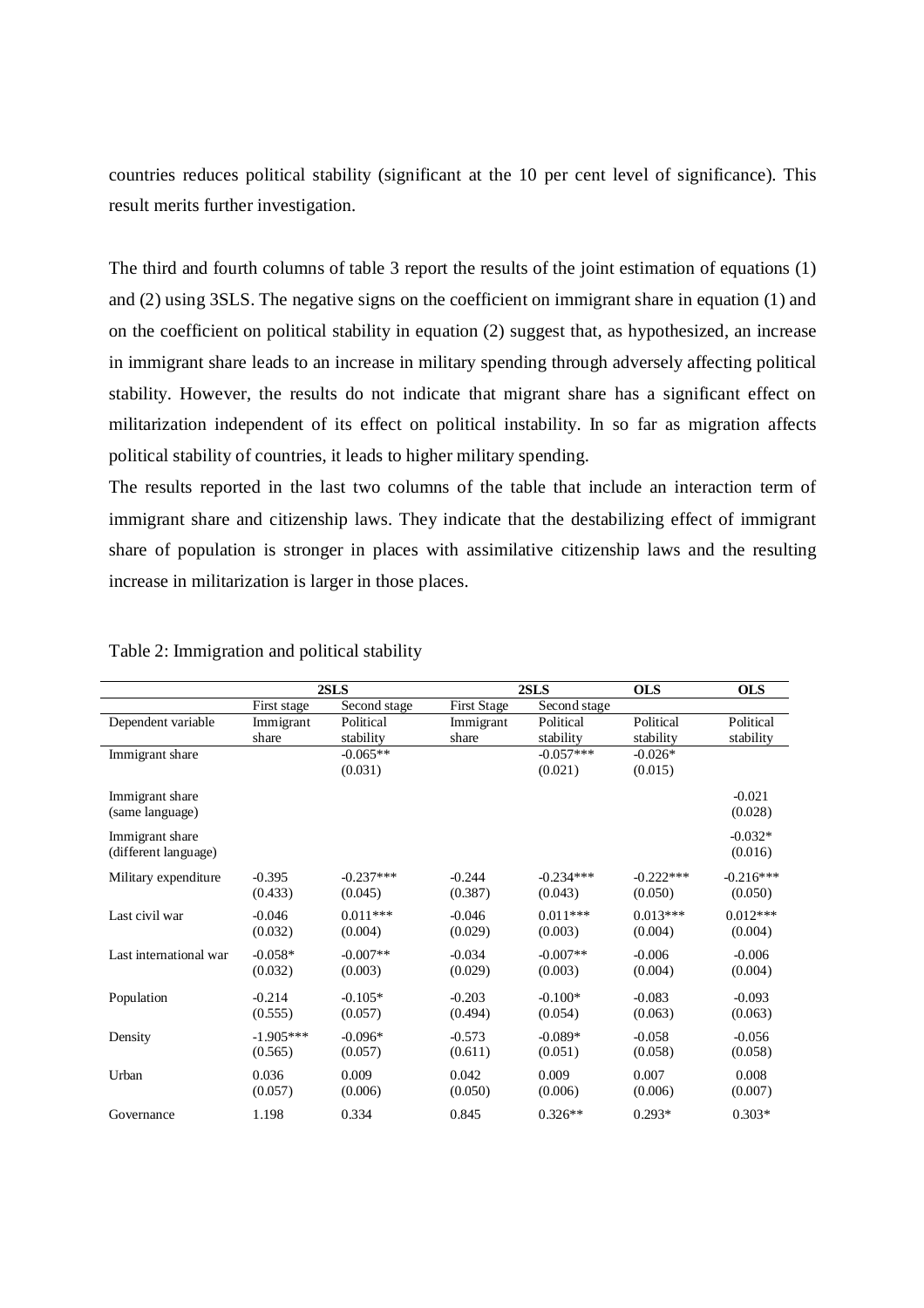|                                                                                                                                           | (1.409)            | (0.144)          | (1.257)     | (0.139)          | (0.162)             | (0.163)             |
|-------------------------------------------------------------------------------------------------------------------------------------------|--------------------|------------------|-------------|------------------|---------------------|---------------------|
| Citizenship                                                                                                                               | $-2.761**$         | $-0.250*$        | $-3.471***$ | $-0.230*$        | $-0.143$            | $-0.174$            |
|                                                                                                                                           | (1.159)            | (0.144)          | (1.047)     | (0.127)          | (0.139)             | (0.142)             |
| Communist                                                                                                                                 | 1.760              | 0.353            | 0.759       | 0.346            | 0.317               | 0.296               |
|                                                                                                                                           | (2.420)            | (0.242)          | (2.169)     | (0.237)          | (0.276)             | (0.278)             |
| GDP per capita                                                                                                                            | $-1.496$           | 0.196            | $-0.861$    | 0.197            | 0.199               | 0.197               |
|                                                                                                                                           | (1.839)            | (0.178)          | (1.645)     | (0.174)          | (0.204)             | (0.206)             |
| Gini                                                                                                                                      | 0.108              | $0.019*$         | 0.121       | $0.018*$         | 0.014               | 0.015               |
|                                                                                                                                           | (0.089)            | (0.010)          | (0.079)     | (0.009)          | (0.010)             | (0.010)             |
| HDI                                                                                                                                       | 0.175              | $-0.005$         | 0.114       | $-0.005$         | $-0.004$            | $-0.005$            |
|                                                                                                                                           | (0.147)            | (0.014)          | (0.132)     | (0.013)          | (0.016)             | (0.016)             |
| Education spending                                                                                                                        | $-0.830***$        | $-0.069$         | $-0.709*$   | $-0.063$         | $-0.041$            | $-0.043$            |
|                                                                                                                                           | (0.438)            | (0.049)          | (0.391)     | (0.045)          | (0.051)             | 0.054               |
| Health spending                                                                                                                           | $-0.375$           | 0.044            | $-0.154$    | 0.046            | 0.053               | 0.045               |
|                                                                                                                                           | (0.573)            | (0.057)          | (0.513)     | (0.056)          | (0.066)             | (0.067)             |
| Government share                                                                                                                          | 0.068              | 0.002            | 0.089       | 0.002            | 0.001               | 0.002               |
|                                                                                                                                           | (0.068)            | (0.007)          | (0.061)     | (0.007)          | (0.008)             | (0.008)             |
| Aid                                                                                                                                       | $-0.082$           | 0.005            | 0.013       | 0.005            | 0.007               | 0.007               |
|                                                                                                                                           | (0.178)            | (0.018)          | (0.161)     | (0.017)          | (0.020)             | (0.021)             |
| Openness                                                                                                                                  | 0.004              | 0.002            | 0.017       | 0.002            | 0.002               | 0.002               |
|                                                                                                                                           | (0.019)            | (0.002)          | (0.017)     | (0.002)          | (0.002)             | (0.002)             |
| oil                                                                                                                                       | 5.282              | 0.434            | 4.004       | 0.397            | 0.241               | 0.286               |
|                                                                                                                                           | (3.264)            | (0.360)          | (2.923)     | (0.335)          | (0.381)             | (0.384)             |
| Regional controls                                                                                                                         | Yes                | Yes              | Yes         | Yes              | Yes                 | Yes                 |
| Predicted Immigrant<br>share (instrument 1)                                                                                               | $2.144***$         |                  | 2.053***    |                  |                     |                     |
|                                                                                                                                           | (0.669)            |                  | (0.595)     |                  |                     |                     |
| Arable Land<br>(instrument 2)                                                                                                             |                    |                  | $6.631***$  |                  |                     |                     |
| Constant                                                                                                                                  | 17.388<br>(15.758) | 0.315<br>(1.691) | (1.729)     | 0.162<br>(1.592) | $-0.473$<br>(1.825) | $-0.265$<br>(1.854) |
| No. of Observations                                                                                                                       | 78                 | 78               | 78          | 78               | 78                  | 78                  |
| R-squared<br>* Denotes significance at 10 percent level: ** at 5 percent level: ** at 1 percent level. Standard errors are in parapphesis | 0.832              | 0.812            | 0.870       | 0.820            | 0.835               | 0.838               |

\* Denotes significance at 10 percent level; \*\* at 5 percent level; \*\*\* at 1 percent level. Standard errors are in parenthesis.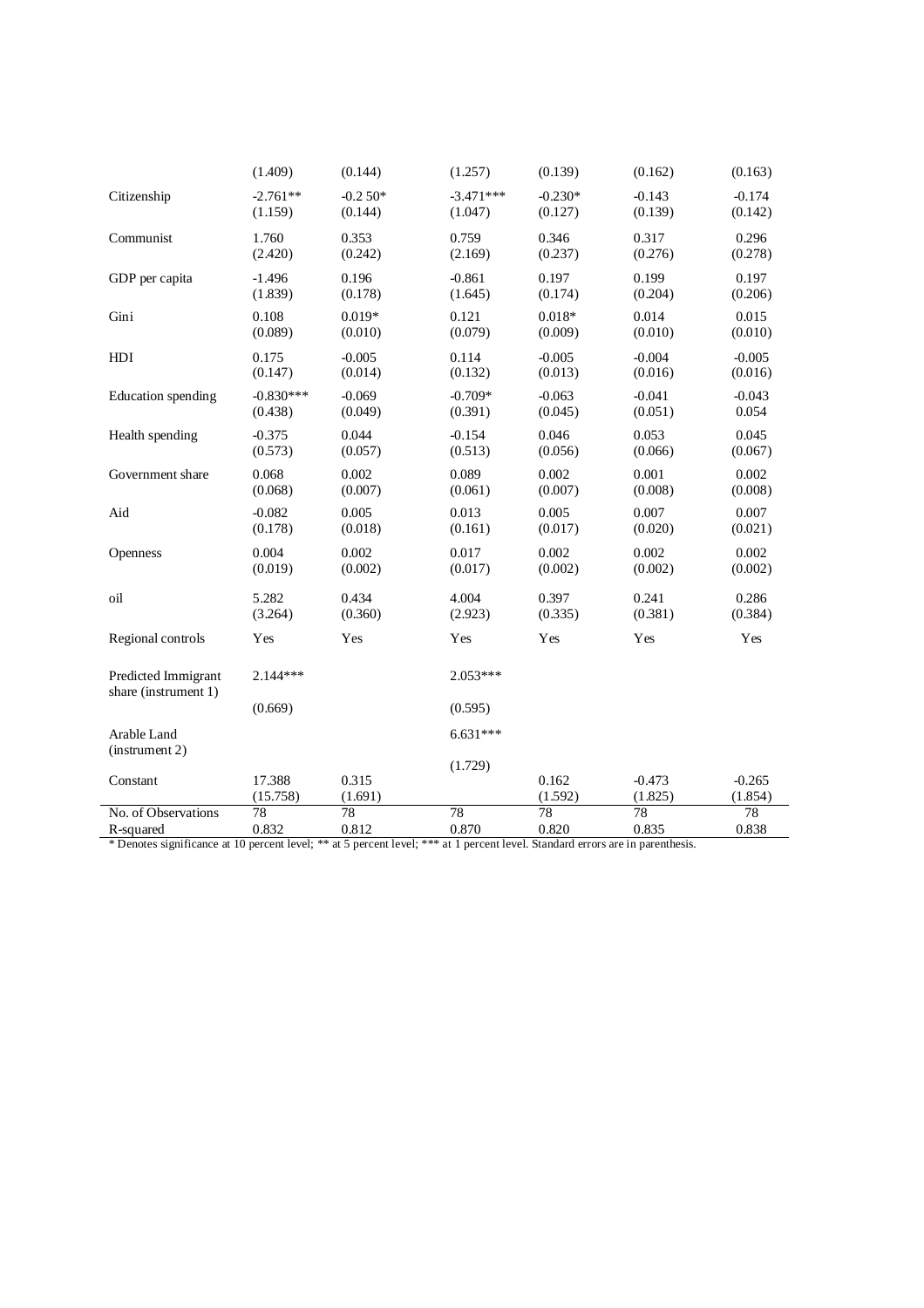| Dependent variable<br>Military<br>Political<br>Military<br>Political<br>expenditure<br>stability<br>expenditure<br>stability<br>$-0.069**$<br>$-0.056$<br>Immigrant share<br>$-0.072$<br>$-0.047*$<br>(0.053)<br>(0.030)<br>(0.049)<br>(0.028)<br>Military expenditure<br>$-0.244***$<br>$-0.251***$<br>(0.068)<br>(0.065)<br>Political stability<br>$-0.787**$<br>$-0.830**$<br>(0.399)<br>(0.412)<br>Last civil war<br>$0.010***$<br>$0.010***$<br>(0.004)<br>(0.003)<br>$-0.008**$<br>Last international war<br>$-0.008**$<br>(0.003)<br>(0.003)<br>$0.903***$<br>$0.892***$<br>Military personnel<br>(0.204)<br>(0.188)<br>0.071<br>Arms imports<br>0.074<br>(0.050)<br>(0.049)<br>Population<br>$-0.106*$<br>0.071<br>0.084<br>$-0.081$<br>(0.121)<br>(0.117)<br>(0.055)<br>(0.057)<br>$-0.107$<br>$-0.102*$<br>$-0.111$<br>$-0.106**$<br>Density<br>(0.098)<br>(0.056)<br>(0.100)<br>(0.054)<br>0.008<br>0.009<br>0.005<br>0.006<br>Urban<br>(0.011)<br>(0.011)<br>(0.006)<br>(0.006)<br>$0.338**$<br>$0.309**$<br>0.372<br>0.364<br>Governance<br>(0.292)<br>(0.285)<br>(0.144)<br>(0.137)<br>$-0.228$<br>$-0.265*$<br>$-0.055$<br>citizenship<br>-0.027<br>(0.261)<br>(0.144)<br>(0.311)<br>(0.175)<br>citizenship*<br>$-0.020$<br>$-0.026*$<br>* Immigrant share<br>(0.030)<br>(0.014)<br>0.358<br>$0.903**$<br>communist<br>$0.879**$<br>0.386<br>(0.428)<br>(0.247)<br>(0.431)<br>(0.236)<br>0.190<br>0.351<br>GDP per capita<br>0.308<br>0.235<br>(0.330)<br>(0.179)<br>(0.334)<br>(0.172)<br>Gini<br>$0.045***$<br>$0.019*$<br>$0.042**$<br>0.014<br>(0.017)<br>(0.010)<br>(0.010)<br>(0.017)<br>HDI<br>$-0.036$<br>$-0.004$<br>$-0.034$<br>$-0.002$<br>(0.022)<br>(0.013)<br>(0.013)<br>(0.022)<br>Education spending<br>$-0.029$<br>$-0.073$<br>$-0.006$<br>-0.041<br>(0.091)<br>(0.050)<br>(0.089)<br>(0.049)<br>Health spending<br>0.140<br>0.044<br>0.040<br>0.137<br>(0.0995)<br>(0.059)<br>(0.099)<br>(0.056)<br>Government share<br>$0.023*$<br>0.002<br>0.020<br>$-0.001$<br>(0.0070)<br>(0.0119)<br>(0.0123)<br>(0.0069)<br>Aid<br>$-0.029$<br>0.005<br>0.008<br>$-0.026$<br>(0.033)<br>(0.018)<br>(0.033)<br>(0.018) |  | 3SLS | 3SLS |
|----------------------------------------------------------------------------------------------------------------------------------------------------------------------------------------------------------------------------------------------------------------------------------------------------------------------------------------------------------------------------------------------------------------------------------------------------------------------------------------------------------------------------------------------------------------------------------------------------------------------------------------------------------------------------------------------------------------------------------------------------------------------------------------------------------------------------------------------------------------------------------------------------------------------------------------------------------------------------------------------------------------------------------------------------------------------------------------------------------------------------------------------------------------------------------------------------------------------------------------------------------------------------------------------------------------------------------------------------------------------------------------------------------------------------------------------------------------------------------------------------------------------------------------------------------------------------------------------------------------------------------------------------------------------------------------------------------------------------------------------------------------------------------------------------------------------------------------------------------------------------------------------------------------------------------------------------------------------------------------------------------------------------------------------------------------------------------------------------------------------------------------------|--|------|------|
|                                                                                                                                                                                                                                                                                                                                                                                                                                                                                                                                                                                                                                                                                                                                                                                                                                                                                                                                                                                                                                                                                                                                                                                                                                                                                                                                                                                                                                                                                                                                                                                                                                                                                                                                                                                                                                                                                                                                                                                                                                                                                                                                              |  |      |      |
|                                                                                                                                                                                                                                                                                                                                                                                                                                                                                                                                                                                                                                                                                                                                                                                                                                                                                                                                                                                                                                                                                                                                                                                                                                                                                                                                                                                                                                                                                                                                                                                                                                                                                                                                                                                                                                                                                                                                                                                                                                                                                                                                              |  |      |      |
|                                                                                                                                                                                                                                                                                                                                                                                                                                                                                                                                                                                                                                                                                                                                                                                                                                                                                                                                                                                                                                                                                                                                                                                                                                                                                                                                                                                                                                                                                                                                                                                                                                                                                                                                                                                                                                                                                                                                                                                                                                                                                                                                              |  |      |      |
|                                                                                                                                                                                                                                                                                                                                                                                                                                                                                                                                                                                                                                                                                                                                                                                                                                                                                                                                                                                                                                                                                                                                                                                                                                                                                                                                                                                                                                                                                                                                                                                                                                                                                                                                                                                                                                                                                                                                                                                                                                                                                                                                              |  |      |      |
|                                                                                                                                                                                                                                                                                                                                                                                                                                                                                                                                                                                                                                                                                                                                                                                                                                                                                                                                                                                                                                                                                                                                                                                                                                                                                                                                                                                                                                                                                                                                                                                                                                                                                                                                                                                                                                                                                                                                                                                                                                                                                                                                              |  |      |      |
|                                                                                                                                                                                                                                                                                                                                                                                                                                                                                                                                                                                                                                                                                                                                                                                                                                                                                                                                                                                                                                                                                                                                                                                                                                                                                                                                                                                                                                                                                                                                                                                                                                                                                                                                                                                                                                                                                                                                                                                                                                                                                                                                              |  |      |      |
|                                                                                                                                                                                                                                                                                                                                                                                                                                                                                                                                                                                                                                                                                                                                                                                                                                                                                                                                                                                                                                                                                                                                                                                                                                                                                                                                                                                                                                                                                                                                                                                                                                                                                                                                                                                                                                                                                                                                                                                                                                                                                                                                              |  |      |      |
|                                                                                                                                                                                                                                                                                                                                                                                                                                                                                                                                                                                                                                                                                                                                                                                                                                                                                                                                                                                                                                                                                                                                                                                                                                                                                                                                                                                                                                                                                                                                                                                                                                                                                                                                                                                                                                                                                                                                                                                                                                                                                                                                              |  |      |      |
|                                                                                                                                                                                                                                                                                                                                                                                                                                                                                                                                                                                                                                                                                                                                                                                                                                                                                                                                                                                                                                                                                                                                                                                                                                                                                                                                                                                                                                                                                                                                                                                                                                                                                                                                                                                                                                                                                                                                                                                                                                                                                                                                              |  |      |      |
|                                                                                                                                                                                                                                                                                                                                                                                                                                                                                                                                                                                                                                                                                                                                                                                                                                                                                                                                                                                                                                                                                                                                                                                                                                                                                                                                                                                                                                                                                                                                                                                                                                                                                                                                                                                                                                                                                                                                                                                                                                                                                                                                              |  |      |      |
|                                                                                                                                                                                                                                                                                                                                                                                                                                                                                                                                                                                                                                                                                                                                                                                                                                                                                                                                                                                                                                                                                                                                                                                                                                                                                                                                                                                                                                                                                                                                                                                                                                                                                                                                                                                                                                                                                                                                                                                                                                                                                                                                              |  |      |      |
|                                                                                                                                                                                                                                                                                                                                                                                                                                                                                                                                                                                                                                                                                                                                                                                                                                                                                                                                                                                                                                                                                                                                                                                                                                                                                                                                                                                                                                                                                                                                                                                                                                                                                                                                                                                                                                                                                                                                                                                                                                                                                                                                              |  |      |      |
|                                                                                                                                                                                                                                                                                                                                                                                                                                                                                                                                                                                                                                                                                                                                                                                                                                                                                                                                                                                                                                                                                                                                                                                                                                                                                                                                                                                                                                                                                                                                                                                                                                                                                                                                                                                                                                                                                                                                                                                                                                                                                                                                              |  |      |      |
|                                                                                                                                                                                                                                                                                                                                                                                                                                                                                                                                                                                                                                                                                                                                                                                                                                                                                                                                                                                                                                                                                                                                                                                                                                                                                                                                                                                                                                                                                                                                                                                                                                                                                                                                                                                                                                                                                                                                                                                                                                                                                                                                              |  |      |      |
|                                                                                                                                                                                                                                                                                                                                                                                                                                                                                                                                                                                                                                                                                                                                                                                                                                                                                                                                                                                                                                                                                                                                                                                                                                                                                                                                                                                                                                                                                                                                                                                                                                                                                                                                                                                                                                                                                                                                                                                                                                                                                                                                              |  |      |      |
|                                                                                                                                                                                                                                                                                                                                                                                                                                                                                                                                                                                                                                                                                                                                                                                                                                                                                                                                                                                                                                                                                                                                                                                                                                                                                                                                                                                                                                                                                                                                                                                                                                                                                                                                                                                                                                                                                                                                                                                                                                                                                                                                              |  |      |      |
|                                                                                                                                                                                                                                                                                                                                                                                                                                                                                                                                                                                                                                                                                                                                                                                                                                                                                                                                                                                                                                                                                                                                                                                                                                                                                                                                                                                                                                                                                                                                                                                                                                                                                                                                                                                                                                                                                                                                                                                                                                                                                                                                              |  |      |      |
|                                                                                                                                                                                                                                                                                                                                                                                                                                                                                                                                                                                                                                                                                                                                                                                                                                                                                                                                                                                                                                                                                                                                                                                                                                                                                                                                                                                                                                                                                                                                                                                                                                                                                                                                                                                                                                                                                                                                                                                                                                                                                                                                              |  |      |      |
|                                                                                                                                                                                                                                                                                                                                                                                                                                                                                                                                                                                                                                                                                                                                                                                                                                                                                                                                                                                                                                                                                                                                                                                                                                                                                                                                                                                                                                                                                                                                                                                                                                                                                                                                                                                                                                                                                                                                                                                                                                                                                                                                              |  |      |      |
|                                                                                                                                                                                                                                                                                                                                                                                                                                                                                                                                                                                                                                                                                                                                                                                                                                                                                                                                                                                                                                                                                                                                                                                                                                                                                                                                                                                                                                                                                                                                                                                                                                                                                                                                                                                                                                                                                                                                                                                                                                                                                                                                              |  |      |      |
|                                                                                                                                                                                                                                                                                                                                                                                                                                                                                                                                                                                                                                                                                                                                                                                                                                                                                                                                                                                                                                                                                                                                                                                                                                                                                                                                                                                                                                                                                                                                                                                                                                                                                                                                                                                                                                                                                                                                                                                                                                                                                                                                              |  |      |      |
|                                                                                                                                                                                                                                                                                                                                                                                                                                                                                                                                                                                                                                                                                                                                                                                                                                                                                                                                                                                                                                                                                                                                                                                                                                                                                                                                                                                                                                                                                                                                                                                                                                                                                                                                                                                                                                                                                                                                                                                                                                                                                                                                              |  |      |      |
|                                                                                                                                                                                                                                                                                                                                                                                                                                                                                                                                                                                                                                                                                                                                                                                                                                                                                                                                                                                                                                                                                                                                                                                                                                                                                                                                                                                                                                                                                                                                                                                                                                                                                                                                                                                                                                                                                                                                                                                                                                                                                                                                              |  |      |      |
|                                                                                                                                                                                                                                                                                                                                                                                                                                                                                                                                                                                                                                                                                                                                                                                                                                                                                                                                                                                                                                                                                                                                                                                                                                                                                                                                                                                                                                                                                                                                                                                                                                                                                                                                                                                                                                                                                                                                                                                                                                                                                                                                              |  |      |      |
|                                                                                                                                                                                                                                                                                                                                                                                                                                                                                                                                                                                                                                                                                                                                                                                                                                                                                                                                                                                                                                                                                                                                                                                                                                                                                                                                                                                                                                                                                                                                                                                                                                                                                                                                                                                                                                                                                                                                                                                                                                                                                                                                              |  |      |      |
|                                                                                                                                                                                                                                                                                                                                                                                                                                                                                                                                                                                                                                                                                                                                                                                                                                                                                                                                                                                                                                                                                                                                                                                                                                                                                                                                                                                                                                                                                                                                                                                                                                                                                                                                                                                                                                                                                                                                                                                                                                                                                                                                              |  |      |      |
|                                                                                                                                                                                                                                                                                                                                                                                                                                                                                                                                                                                                                                                                                                                                                                                                                                                                                                                                                                                                                                                                                                                                                                                                                                                                                                                                                                                                                                                                                                                                                                                                                                                                                                                                                                                                                                                                                                                                                                                                                                                                                                                                              |  |      |      |
|                                                                                                                                                                                                                                                                                                                                                                                                                                                                                                                                                                                                                                                                                                                                                                                                                                                                                                                                                                                                                                                                                                                                                                                                                                                                                                                                                                                                                                                                                                                                                                                                                                                                                                                                                                                                                                                                                                                                                                                                                                                                                                                                              |  |      |      |
|                                                                                                                                                                                                                                                                                                                                                                                                                                                                                                                                                                                                                                                                                                                                                                                                                                                                                                                                                                                                                                                                                                                                                                                                                                                                                                                                                                                                                                                                                                                                                                                                                                                                                                                                                                                                                                                                                                                                                                                                                                                                                                                                              |  |      |      |
|                                                                                                                                                                                                                                                                                                                                                                                                                                                                                                                                                                                                                                                                                                                                                                                                                                                                                                                                                                                                                                                                                                                                                                                                                                                                                                                                                                                                                                                                                                                                                                                                                                                                                                                                                                                                                                                                                                                                                                                                                                                                                                                                              |  |      |      |
|                                                                                                                                                                                                                                                                                                                                                                                                                                                                                                                                                                                                                                                                                                                                                                                                                                                                                                                                                                                                                                                                                                                                                                                                                                                                                                                                                                                                                                                                                                                                                                                                                                                                                                                                                                                                                                                                                                                                                                                                                                                                                                                                              |  |      |      |
|                                                                                                                                                                                                                                                                                                                                                                                                                                                                                                                                                                                                                                                                                                                                                                                                                                                                                                                                                                                                                                                                                                                                                                                                                                                                                                                                                                                                                                                                                                                                                                                                                                                                                                                                                                                                                                                                                                                                                                                                                                                                                                                                              |  |      |      |
|                                                                                                                                                                                                                                                                                                                                                                                                                                                                                                                                                                                                                                                                                                                                                                                                                                                                                                                                                                                                                                                                                                                                                                                                                                                                                                                                                                                                                                                                                                                                                                                                                                                                                                                                                                                                                                                                                                                                                                                                                                                                                                                                              |  |      |      |
|                                                                                                                                                                                                                                                                                                                                                                                                                                                                                                                                                                                                                                                                                                                                                                                                                                                                                                                                                                                                                                                                                                                                                                                                                                                                                                                                                                                                                                                                                                                                                                                                                                                                                                                                                                                                                                                                                                                                                                                                                                                                                                                                              |  |      |      |
|                                                                                                                                                                                                                                                                                                                                                                                                                                                                                                                                                                                                                                                                                                                                                                                                                                                                                                                                                                                                                                                                                                                                                                                                                                                                                                                                                                                                                                                                                                                                                                                                                                                                                                                                                                                                                                                                                                                                                                                                                                                                                                                                              |  |      |      |
|                                                                                                                                                                                                                                                                                                                                                                                                                                                                                                                                                                                                                                                                                                                                                                                                                                                                                                                                                                                                                                                                                                                                                                                                                                                                                                                                                                                                                                                                                                                                                                                                                                                                                                                                                                                                                                                                                                                                                                                                                                                                                                                                              |  |      |      |
|                                                                                                                                                                                                                                                                                                                                                                                                                                                                                                                                                                                                                                                                                                                                                                                                                                                                                                                                                                                                                                                                                                                                                                                                                                                                                                                                                                                                                                                                                                                                                                                                                                                                                                                                                                                                                                                                                                                                                                                                                                                                                                                                              |  |      |      |
|                                                                                                                                                                                                                                                                                                                                                                                                                                                                                                                                                                                                                                                                                                                                                                                                                                                                                                                                                                                                                                                                                                                                                                                                                                                                                                                                                                                                                                                                                                                                                                                                                                                                                                                                                                                                                                                                                                                                                                                                                                                                                                                                              |  |      |      |
|                                                                                                                                                                                                                                                                                                                                                                                                                                                                                                                                                                                                                                                                                                                                                                                                                                                                                                                                                                                                                                                                                                                                                                                                                                                                                                                                                                                                                                                                                                                                                                                                                                                                                                                                                                                                                                                                                                                                                                                                                                                                                                                                              |  |      |      |
|                                                                                                                                                                                                                                                                                                                                                                                                                                                                                                                                                                                                                                                                                                                                                                                                                                                                                                                                                                                                                                                                                                                                                                                                                                                                                                                                                                                                                                                                                                                                                                                                                                                                                                                                                                                                                                                                                                                                                                                                                                                                                                                                              |  |      |      |
|                                                                                                                                                                                                                                                                                                                                                                                                                                                                                                                                                                                                                                                                                                                                                                                                                                                                                                                                                                                                                                                                                                                                                                                                                                                                                                                                                                                                                                                                                                                                                                                                                                                                                                                                                                                                                                                                                                                                                                                                                                                                                                                                              |  |      |      |
|                                                                                                                                                                                                                                                                                                                                                                                                                                                                                                                                                                                                                                                                                                                                                                                                                                                                                                                                                                                                                                                                                                                                                                                                                                                                                                                                                                                                                                                                                                                                                                                                                                                                                                                                                                                                                                                                                                                                                                                                                                                                                                                                              |  |      |      |
|                                                                                                                                                                                                                                                                                                                                                                                                                                                                                                                                                                                                                                                                                                                                                                                                                                                                                                                                                                                                                                                                                                                                                                                                                                                                                                                                                                                                                                                                                                                                                                                                                                                                                                                                                                                                                                                                                                                                                                                                                                                                                                                                              |  |      |      |
|                                                                                                                                                                                                                                                                                                                                                                                                                                                                                                                                                                                                                                                                                                                                                                                                                                                                                                                                                                                                                                                                                                                                                                                                                                                                                                                                                                                                                                                                                                                                                                                                                                                                                                                                                                                                                                                                                                                                                                                                                                                                                                                                              |  |      |      |
|                                                                                                                                                                                                                                                                                                                                                                                                                                                                                                                                                                                                                                                                                                                                                                                                                                                                                                                                                                                                                                                                                                                                                                                                                                                                                                                                                                                                                                                                                                                                                                                                                                                                                                                                                                                                                                                                                                                                                                                                                                                                                                                                              |  |      |      |
|                                                                                                                                                                                                                                                                                                                                                                                                                                                                                                                                                                                                                                                                                                                                                                                                                                                                                                                                                                                                                                                                                                                                                                                                                                                                                                                                                                                                                                                                                                                                                                                                                                                                                                                                                                                                                                                                                                                                                                                                                                                                                                                                              |  |      |      |
|                                                                                                                                                                                                                                                                                                                                                                                                                                                                                                                                                                                                                                                                                                                                                                                                                                                                                                                                                                                                                                                                                                                                                                                                                                                                                                                                                                                                                                                                                                                                                                                                                                                                                                                                                                                                                                                                                                                                                                                                                                                                                                                                              |  |      |      |
|                                                                                                                                                                                                                                                                                                                                                                                                                                                                                                                                                                                                                                                                                                                                                                                                                                                                                                                                                                                                                                                                                                                                                                                                                                                                                                                                                                                                                                                                                                                                                                                                                                                                                                                                                                                                                                                                                                                                                                                                                                                                                                                                              |  |      |      |
|                                                                                                                                                                                                                                                                                                                                                                                                                                                                                                                                                                                                                                                                                                                                                                                                                                                                                                                                                                                                                                                                                                                                                                                                                                                                                                                                                                                                                                                                                                                                                                                                                                                                                                                                                                                                                                                                                                                                                                                                                                                                                                                                              |  |      |      |

# Table 3: Immigration, political stability and military spending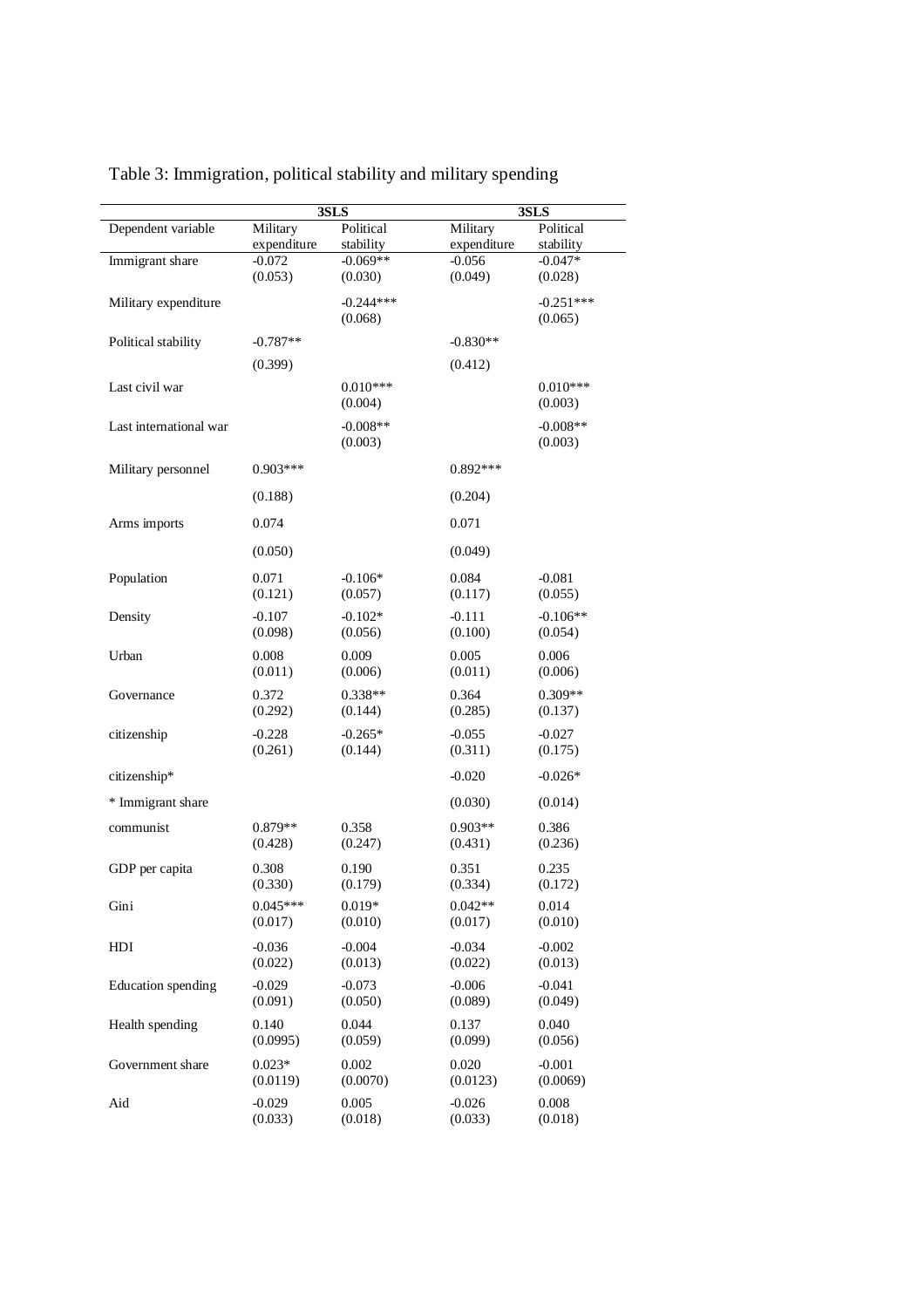| <b>Openness</b>     | $-0.001$ | 0.002   | $-0.001$ | 0.002    |
|---------------------|----------|---------|----------|----------|
|                     | (0.004)  | (0.002) | (0.004)  | (0.002)  |
| oil                 | 0.126    | 0.447   | 0.147    | 0.443    |
|                     | (0.664)  | (0.359) | (0.658)  | (0.341)  |
| Regional controls   | Yes      | Yes     | Yes      | Yes      |
| Constant            | $-2.528$ | 0.435   | $-3.136$ | $-0.390$ |
|                     | (3.125)  | (1.703) | (3.094)  | (1.641)  |
| No. of Observations | 78       | 78      | 78       | 78       |
| R-squared           | 0.821    | 0.807   | 0.827    | 0.826    |

\* Denotes significance at 10 percent level; \*\* at 5 percent level; \*\*\* at 1 percent level. Standard errors are in parenthesis.

#### **4. Summary**

Using a dataset of a large sample of countries, this paper examined the implication of international migration on the political stability of countries. The key finding is that higher immigrant share leads to less political stability. In addition, higher immigrant share leads to increased government military spending through the channel of political stability. The negative effect of immigrant share on political stability is stronger in places with assimilative citizenship laws. Therefore, the resulting military spending is higher in those places.

The focus of the paper on immigration is timely as globalization has created wide-ranging economic opportunities and an ever more increasing number of people are migrating to exploit them. Investigating the link with political stability is essential as political instability has invariably been shown to hamper economic growth.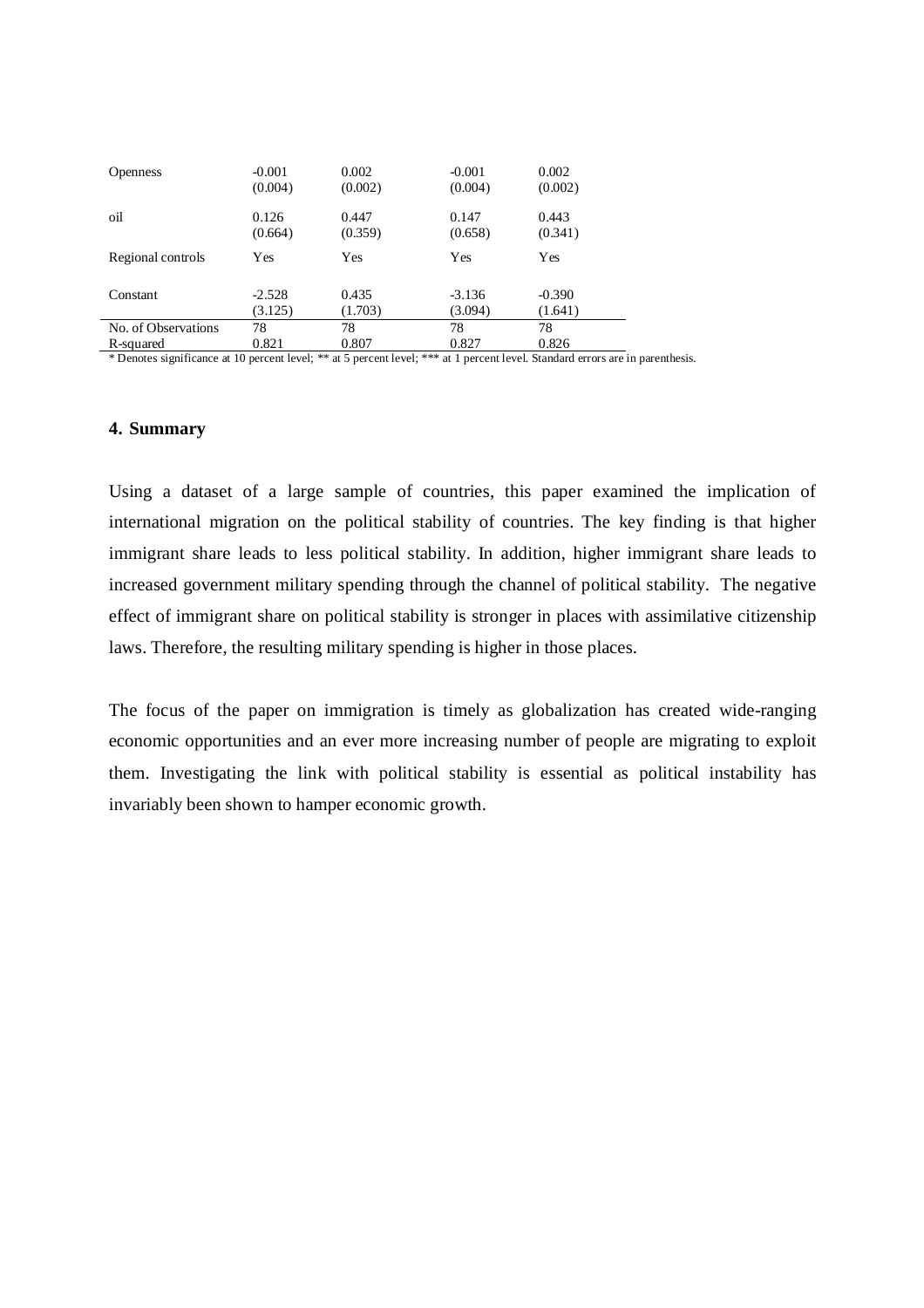### **References**

Adamson, F. (2006). International immigration in a globalising world: Assessing impacts on national security. In: Kirshner, Jonathan, (ed.), *Globalization and National Security.* New York: Routledge, pp. 35-73.

Alesina, A., S. Ozler, , N. Roubini, P. Swagel (1992). Political Instability and Economic Growth, working paper 4173, National Bureau of Economic Research, 1992.

Alesina, A., R. Baqir, and W. Easterly (1999). Public goods and ethnic divisions. *Quarterly journal of Economics* 114 (4), 1243-1284.

Alesina, A. and R. Perotti (1996). Income distribution, political instability and investment.*European Economic Review* 40, 1203-1228.

Alexseev M. A. and C. Richard Hofstetter (2006). Russia, China and the imimmigration security dilemma. *Political science quarterly* 121(1).

Andreas, P. (2003). Redrawing the line. Borders and security in the 21<sup>st</sup> century. *International security* 28 (2):78-111.

Annett, A. (2001). Social fractionalisation, political instability and the size of government. IMF staff papers 48(3).

Barro, R. (2007). Religion adherence data. http://www.economics.harvard.edu/faculty/ /barro.

Barro, R. (1991). Economic Growth in a Cross Section of Countries. *Quarterly Journal of Economics* 106, 407-43

Barro, R (1996). Determinants of Economic Growth: A Cross-Country Empirical Study. Working paper 5698, National Bureau of Economic Research.

Blanco, L. and R. Grier (2009). Long live democracy: the determinants of political instability in Latin America. *Journal of Development Studies* 38(3), 393-404.

Blomberg, S. B. (1996). Growth, political instability and the defence burden. *Economica* 63, 649-72.

Collier, P.,and A. Hoeffler (2004). Greed and Grievance in Civil war, *Oxford Economic papers* 56, 6563-595.

Dahlin, E. C., and A. Hironaka (2008). Citizenship Beyond Borders: A cross-national study of dual citizenship, *Sociological Inquiry* 78 (1), 54-73.

Damania, R., P. G. Fredriksson, and M. Muthukumara (2003). The persistence of corruption and regulatory compliance failures: Theory and evidence. *Public choice* 121, 363-390.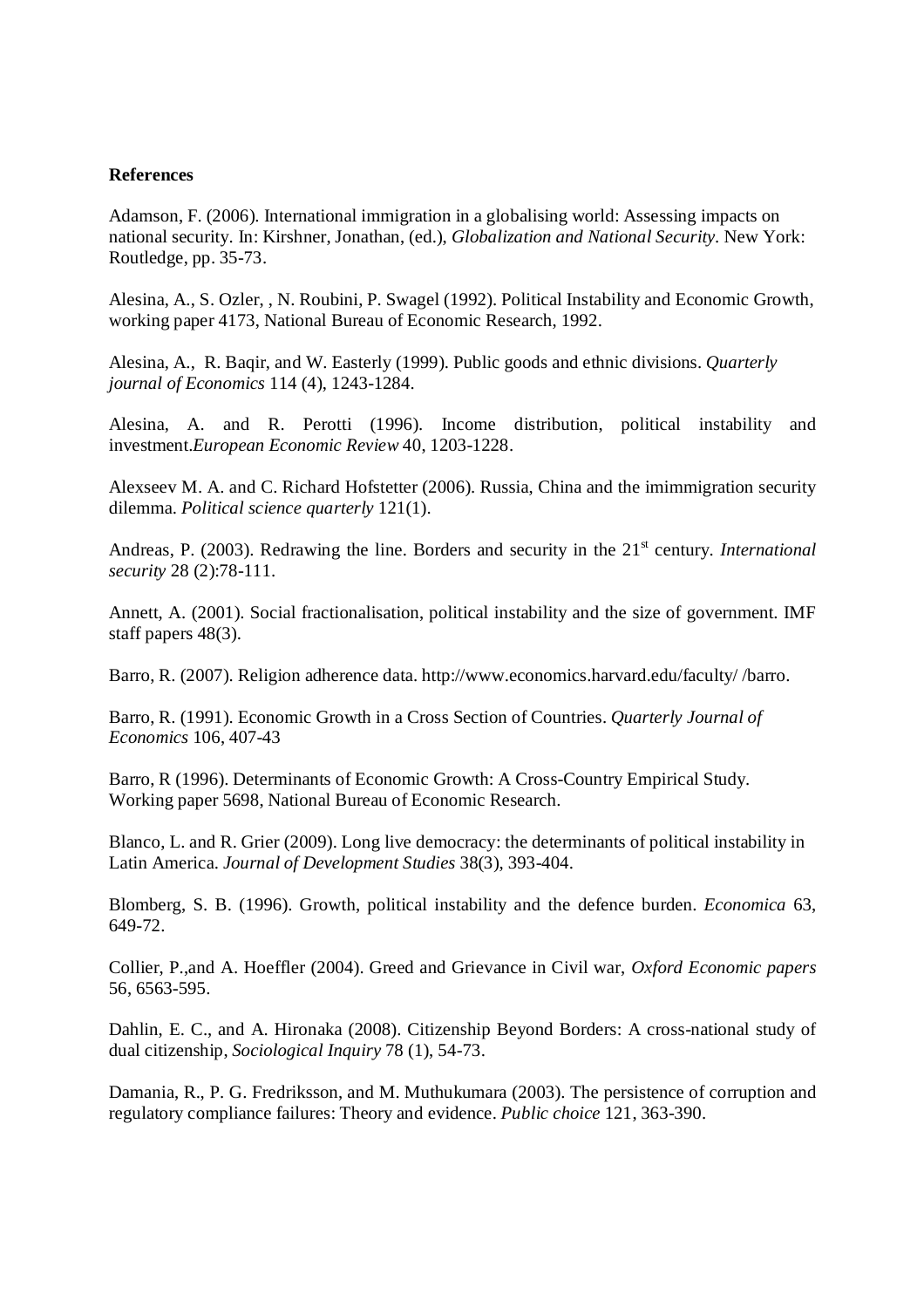Delmeitner, N. V. (1998). Power, perceptions and the politics of imimmigration and welfare. In: H. Kurthen, J. Filajkowski, and G. G. Wagner (eds). "Imimmigration, citizenship, and the welfare state in Germany and the United States".

De Soysa, I., and R. Numayer (2008). Disarming fears of diversity: Ethnic heterogeneity and state militarisation 1988-2002. *Journal of Peace Research* 45 (4), 497-118.

Enikolopov, R., and E. Zhuravskaya (2007). Decentralisation and political institutions. *Journal of public economics* 91(11-12):2261-2290.

Fosu, A.K. (1992). Political Instability and Economic Growth: Evidence from Sub-Saharan Africa. *Economic Development and Cultural Change* 40 (4), 829-841.

Guild, E. and J. Van Selm (2005). International immigration and security: opportunities and challenges. London : Routledge .

Havard, H., R. Gissinger and N. P. Gleditsch (2003). Globalization and Internal Conflict. In: Gerald Schneider, Katherine Barbieri and Nils Petter Gleditsch (eds): Globalization and Conflict. Boulder: Rowman & Littlefield, 247-72.

Heston, A., R. Summers, and B. Aten (2006). Penn World Table, Version 6.2. Center for International Comparisons of Production, Income and Prices, University of Pennsylvania. Kuafmann, D., A. Kraay, E. Lora, L. Pritchett (2002). Growth without governance, *economica* 3 (1), 169-229.

Kaufmann, D., A. Kraay, M. Mastruzzi (2008). Governance Matters VI: Aggregate and Individual Governance Indicators 1996–2006. The World Bank, Policy Research Working Paper 4280.

Kaufmann, D., A. Kraay and M. Mastruzzi (2010). The Worldwide Governance Indicators, Methodology and Analytical Issues. Policy Research Working Paper 5430.

Los Angeles Times (2010). http://articles.latimes.com/2010/aug/13/world/la-fg-france-security-20100813/3

Mavisakalyan, A. (2010). Imimmigration, public education spending and private schooling. Forthcoming in Southern Economic Journal

Montalvo J.G., and M. Reynal-Querol (2005). Ethnic polarisation, potential conflict and civil wars. *American economic review* 95 (3), 796-816. OECD (2007), *International Immigration Outlook*, Paris.

Rose, A. and M. Spiegel (2009). Noneconomic engagement and international exchange: The case of environmental treaties. *Journal of Money, Credit and Banking* 41(2-3), 337–363.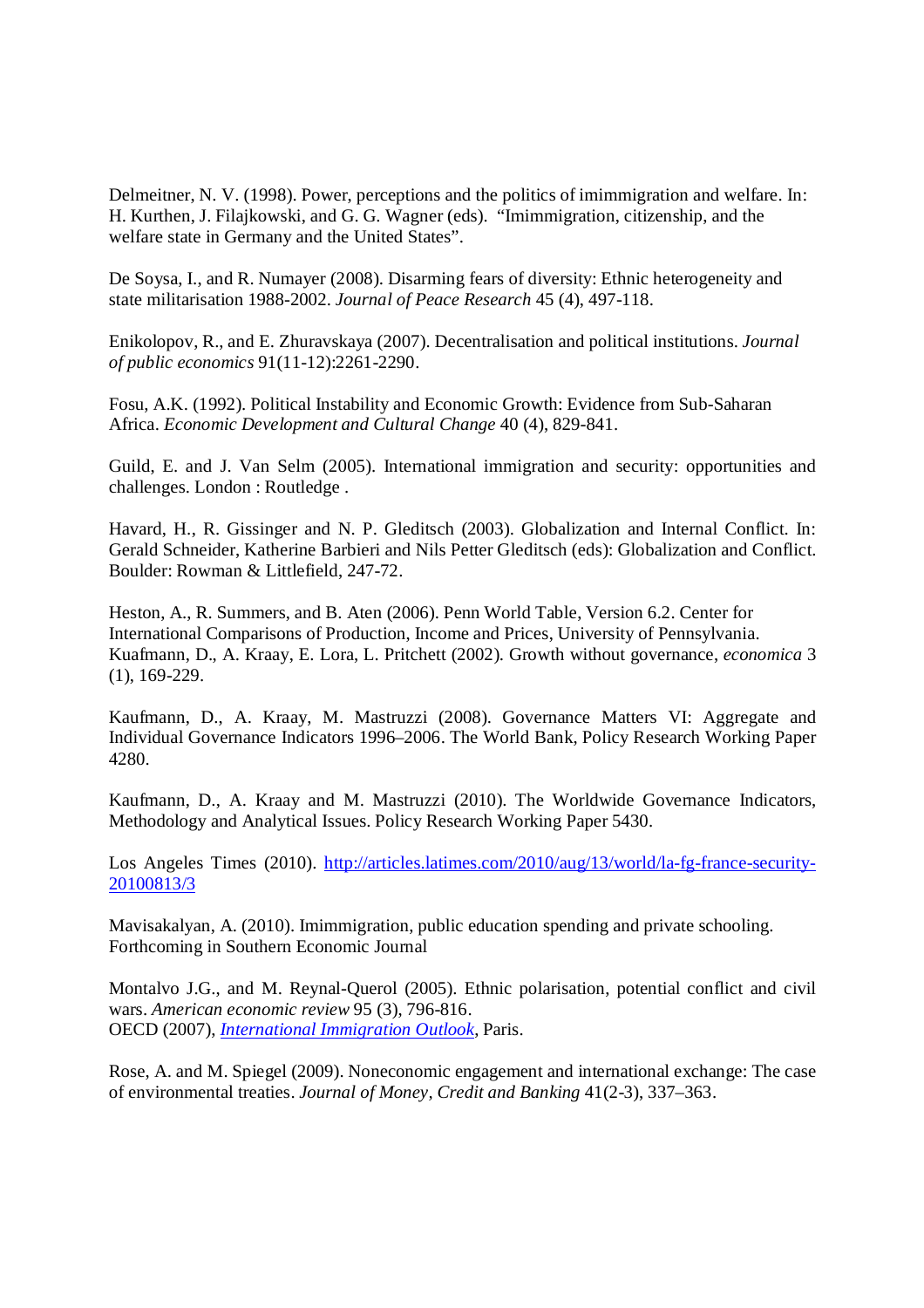UNESCO (2007). Institute for statistics, data centre. http://www.uis.unesco.org/ .

United Nations (2007a). Common database. http://unstats.un.org/unsd/cdb/default.asp.

United Nations (2007b). World immigrant stock: The 2005 revision population database. http://esa.un.org/immigration/ .

UNDP (2000). Human Development Report 2000: Human rights and human development.

Weiner, Myron (1992). Security, Stability, and International Immigration. *International Security* 17(3), 91-126.

World Bank (2004). World development indicators 2004 CD-ROM.

World Bank (2007). Edstats database. http://devdata.worldbank.org/edstats.

World Bank (2010). http://info.worldbank.org/governance/wgi/index.asp